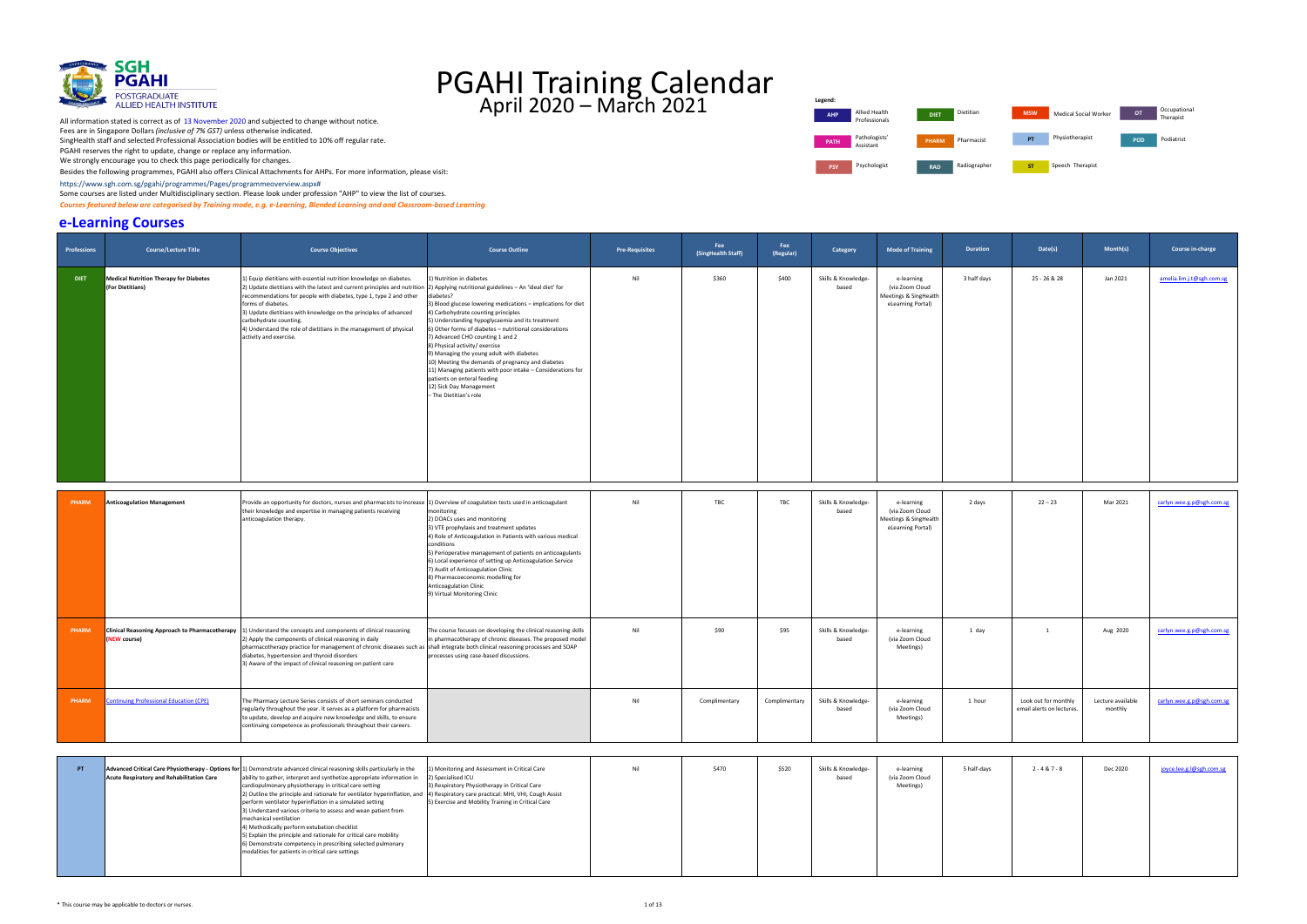

Besides the following programmes, PGAHI also offers Clinical Attachments for AHPs. For more inf[ormati](https://www.sgh.com.sg/pgahi/programmes/Pages/programmeoverview.aspx)on, please visit:

 [https://www.sgh.com.sg/pgahi/programmes/Pages/programmeoverview.aspx#](https://www.sgh.com.sg/pgahi/programmes/Pages/programmeoverview.aspx)

Some courses are listed under Multidisciplinary section. Please look under profession "AHP" to view the list of courses.

 *Courses featured below are categorised by Training mode, e.g. e-Learning, Blended Learning and and Classroom-based Learning* 

#### **e-Learning Courses**



| <b>Professions</b> | <b>Course/Lecture Title</b>                                                                                            | <b>Course Objectives</b>                                                                                                                                                                                                                                                                                                                                                                                                                                                                                                                                                                                                                                                                                                                   | <b>Course Outline</b>                                                                                                                                                                                                                                                                                                                                                                                                                                                                                                                                                | <b>Pre-Requisites</b>                                                                                                             | Fee<br>(SingHealth Staff) | Fee<br>(Regular) | Category                     | <b>Mode of Training</b>                    | <b>Duration</b> | Date(s)                       | Month(s)                  | Course in-charge                                     |
|--------------------|------------------------------------------------------------------------------------------------------------------------|--------------------------------------------------------------------------------------------------------------------------------------------------------------------------------------------------------------------------------------------------------------------------------------------------------------------------------------------------------------------------------------------------------------------------------------------------------------------------------------------------------------------------------------------------------------------------------------------------------------------------------------------------------------------------------------------------------------------------------------------|----------------------------------------------------------------------------------------------------------------------------------------------------------------------------------------------------------------------------------------------------------------------------------------------------------------------------------------------------------------------------------------------------------------------------------------------------------------------------------------------------------------------------------------------------------------------|-----------------------------------------------------------------------------------------------------------------------------------|---------------------------|------------------|------------------------------|--------------------------------------------|-----------------|-------------------------------|---------------------------|------------------------------------------------------|
| PT                 | Clinical Reasoning for Physiotherapy Management At the end of the course, participants should be able to:<br>in Stroke | 1) Understand medical management of stroke patients in sub-acute and<br>chronic phases.<br>2) Be able to use the International Classification of Functioning, Disability and<br>Health (ICF) model as a framework for clinical reasoning in management of<br>people after stroke.<br>3) Understand the mechanisms underlying motor impairments following stroke<br>and their impact on performance of everyday activities.<br>4) Be able to prioritise physiotherapy interventions based on analysis of<br>impairments contributing to activity limitations.<br>5) Be able to identify prognostic factors contributing to recovery in people after<br>stroke.<br>6) Be able to utilise motivational interview techniques for goal setting. | ) Medical Management of Stroke Patients in Sub-acute and Chronic<br>Phases<br>2) Mechanism of Impairments<br>3) Analysis and treatment of post-stroke impairments<br>4) Predictors of Post stroke Mobility<br>5) Motivational Interviewing & Goal setting                                                                                                                                                                                                                                                                                                            | Nil                                                                                                                               | \$360                     | \$400            | Skills & Knowledge-<br>based | e-learning<br>(via Zoom Cloud<br>Meetings) | 4 half-days     | 28 - 29 Jan<br>&<br>1 - 2 Feb | Jan 2021<br>&<br>Feb 2021 | joyce.lee.g.l@sgh.com.sg                             |
| PT                 | Physiotherapy Assessment & Management of<br><b>Cervical Disorders</b>                                                  | 1) Plan, prioritize and perform a physical examination for the cervical,<br>upper cervical and cervico-scapular region<br>2) Discuss and demonstrate differential diagnosis of common cervical,<br>upper cervical,<br>and cervico-scapular dysfunctions<br>3) Understand the importance of thoracic spine function on cervical<br>spine disorders<br>4) Provide effective management strategies based on a clinical<br>reasoning framework<br>5) Formulate a treatment plan and exercise program that will address<br>relevant impairments and maximise recovery and function                                                                                                                                                              | 1) Cervical Assessment & Management<br>2) Cervical surgeries, Imaging<br>3) Post op Cervical Management, progression, precautions<br>4) Assessment of nervous system<br>5) Cervicogenic headache, dizziness, and the upper cervical<br>6) Thoracic spine I<br>7) Thoracic spine II<br>8) Exercises for neck pain<br>9) Work hardening of upper quadrant                                                                                                                                                                                                              | Nil                                                                                                                               | \$490                     | \$540            | Skills & Knowledge-<br>based | e-learning<br>(via Zoom Cloud<br>Meetings) | 4 half-days     | $11 - 14$                     | Jan 2021                  | agnes.low.s.m@sgh.com.sg                             |
| PT                 | Physiotherapy Assessment & Management of<br><b>Lower Quadrant Disorders</b>                                            | 1) Efficiently perform a physical assessment of the lower quadrant.<br>2) Discuss and clinically reason through the differential diagnosis of<br>common lower quadrant dysfunction.<br>3) Formulate an effective treatment plan for lower quadrant<br>dysfunctions<br>4) Interpret basic radiological findings for the knee                                                                                                                                                                                                                                                                                                                                                                                                                | ) Rehabilitation for the injured patient post ACL injury<br>2) Assessment & Management of the Hip Complex<br>3) Introduction to musculoskeletal imaging for the knee<br>4) Exercise prescription for patients with lower limb conditions<br>5) Physiotherapy rehabilitation post hip surgery<br>6) Assessment & Management of the Knee<br>7) Assessment & Management of the Foot/ankle<br>8) Assessment/ Management of Running Injuries                                                                                                                              | Nil                                                                                                                               | \$490                     | \$540            | Skills & Knowledge-<br>based | e-learning<br>(via Zoom Cloud<br>Meetings) | 4 half-days     | $22 - 25$                     | Mar 2021                  | agnes.low.s.m@sgh.com.sg<br>tessa.koh.m.h@sgh.com.sg |
| PT                 | <b>Problem Solving Approach in Respiratory</b><br>Physiotherapy                                                        | 1) Assess, identify indications, precautions and contraindications &<br>prioritize the respiratory problems amendable to physiotherapy<br>techniques<br>2) Advanced knowledge on the rationale and scientific basis supporting 3) Pharmacological Treatment for Secretion Management and<br>the various cardiorespiratory therapy techniques<br>3) Abilities to identify physiotherapy techniques and adjuncts that are<br>suitable for different respiratory issues<br>4) Practical skills to manage the various respiratory physiotherapy<br>adjuncts                                                                                                                                                                                    | L) Clinical Reasoning Approach in Cardiopulmonary<br>Physiotherapy<br>2) Tracheostomy Management & Humidification<br>Increased Work of Breathing<br>4) Patient's presentation, management options and its<br>supporting theory (Neuromuscular disease / SCI, upper<br>abdominal surgery, COPD)<br>5) Airway clearance Therapy techniques and modality<br>6) Lung Expansion Therapy and Modality<br>7) Outcome measures                                                                                                                                               | Nil                                                                                                                               | \$440                     | \$490            | Skills & Knowledge-<br>based | e-learning<br>(via Zoom Cloud<br>Meetings) | 4 half-days     | 24 - 25, 28 - 29              | Sep 2020                  | joyce.lee.g.l@sgh.com.sg                             |
| PT                 | the Thorax for Physiotherapists<br><b>NEW course</b>                                                                   | SENSE MAKING: Advance X-Ray and CT Imaging of 1) Know and understand the common terms used in Chest X-ray and<br>Chest CT<br>) Understand the technical parameters and scanning protocols used<br>for Chest X-ray and Chest CT<br>3) Recognise basic radiological anatomy of Chest X-ray and Chest CT<br>4) Able to differentiate between normal and abnormal appearences of protocols.<br>common chest / lung diseases<br>5) Identify and recognise common abnormal chest radiographic<br>oatterns<br>5) Able to localise lung pathologies with regards to the location in the<br>chest cavity<br>7) Apply knowledge of Chest X-ray and Chest CT imaging learnt and<br>relate them in physiotherapy context                               | In this 2 days course, participants will learn how to do basic<br>interpretation of chest images derived from 2 imaging<br>modalities in the forms of locating common anatomica<br>structures of the chest and appreciating the different<br>appearances of chest images from different imaging<br>This course will also illustrate and discuss the commonly<br>encountered chest diagnoses for healthcare professionals.<br>There are mini tests included at the end of every topic<br>presented to reinforce the concepts and teachings that were<br>being taught. | Nil<br>(This course is open to healthcare<br>professionals who are intereste<br>to know more about X-ray and CT<br>of the chest.) | \$260                     | \$290            | Skills & Knowledge-<br>based | e-learning<br>(via Zoom Cloud<br>Meetings  | 2 half-days     | 2 & 3                         | Nov 2020                  | carlyn.wee.g.p@sgh.com.sg                            |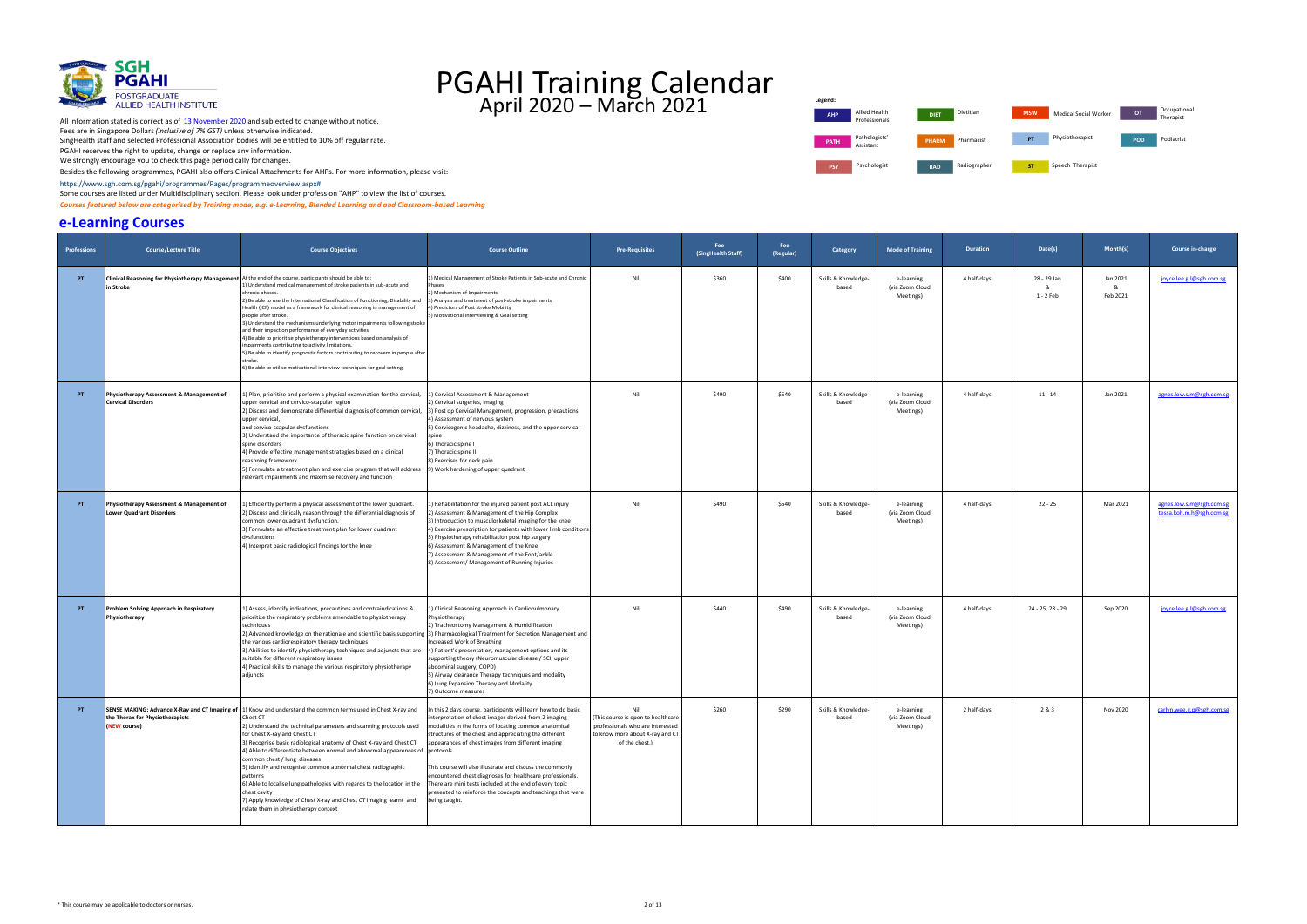

Besides the following programmes, PGAHI also offers Clinical Attachments for AHPs. For more inf[ormati](https://www.sgh.com.sg/pgahi/programmes/Pages/programmeoverview.aspx)on, please visit:

 [https://www.sgh.com.sg/pgahi/programmes/Pages/programmeoverview.aspx#](https://www.sgh.com.sg/pgahi/programmes/Pages/programmeoverview.aspx)

Some courses are listed under Multidisciplinary section. Please look under profession "AHP" to view the list of courses.

 *Courses featured below are categorised by Training mode, e.g. e-Learning, Blended Learning and and Classroom-based Learning* 

#### **e-Learning Courses**

Professionals **AHP DIET MSW OT** Pharmacist **PSY** Psychologist **RAD** Radiographer **ST** Speech Therapist **Legend: PATH** Pathologists<br>Assistant

All information stated is correct as of 13 November 2020 and subjected to change without notice. Fees are in Singapore Dollars *(inclusive of 7% GST)* unless otherwise indicated. SingHealth staff and selected Professional Association bodies will be entitled to 10% off regular rate. PGAHI reserves the right to update, change or replace any information.

We strongly encourage you to check this page periodically for changes.

| Allied Health<br>Professionals | <b>DIET</b>  | Dietitian    | <b>MSW</b> | Medical Social Worker | OT. | Occupational<br>Therapist |
|--------------------------------|--------------|--------------|------------|-----------------------|-----|---------------------------|
| Pathologists'<br>Assistant     | <b>PHARM</b> | Pharmacist   | PT         | Physiotherapist       | POD | Podiatrist                |
| Psychologist                   | <b>RAD</b>   | Radiographer | <b>ST</b>  | Speech Therapist      |     |                           |

| <b>Professions</b> | <b>Course/Lecture Title</b>                                                                      | <b>Course Objectives</b>                                                                                                                                                                                                                                                                                                                                                                                                                                                                                                                                                                                                                                                                                                                | <b>Course Outline</b>                                                                                                                                                                                                                                                                                                                                                                                                                                                                                                                                                 | <b>Pre-Requisites</b>                                                                                                             | Fee<br>(SingHealth Staff) | Fee<br>(Regular) | Category                     | <b>Mode of Training</b>                                         | <b>Duration</b>                                               | Date(s) | Month(s)        | Course in-charge          |
|--------------------|--------------------------------------------------------------------------------------------------|-----------------------------------------------------------------------------------------------------------------------------------------------------------------------------------------------------------------------------------------------------------------------------------------------------------------------------------------------------------------------------------------------------------------------------------------------------------------------------------------------------------------------------------------------------------------------------------------------------------------------------------------------------------------------------------------------------------------------------------------|-----------------------------------------------------------------------------------------------------------------------------------------------------------------------------------------------------------------------------------------------------------------------------------------------------------------------------------------------------------------------------------------------------------------------------------------------------------------------------------------------------------------------------------------------------------------------|-----------------------------------------------------------------------------------------------------------------------------------|---------------------------|------------------|------------------------------|-----------------------------------------------------------------|---------------------------------------------------------------|---------|-----------------|---------------------------|
| <b>POD</b>         | Pharmacology Management in Diabetes and<br><b>Diabetic Foot Infections</b><br>(NEW course)       | 1) Understand different types of medication usage, effects and mode<br>of action in management of diabetes mellitus<br>2) Pharmacology of diabetes and related medications and their<br>considerations<br>3) Drug interactions and considerations in Diabetes mellitus<br>4) Develop an understanding of antibiotics pharmacology<br>5) Classes of antibiotics and its mechanism<br>6) Overview of diabetic foot infections: diagnosis and treatment<br>7) Identify the different antibiotics regime used for soft tissue and<br>bone infections<br>8) Considerations of antibiotic prescriptions<br>9) Common diabetic foot infections and antimicrobial therapy in soft<br>tissue and bone infections<br>10) Antimicrobial resistance | 1) Diabetes mellitus management : Pharmacological Therapy<br>and its considerations<br>2) Antibiotics pharmacology<br>3) Diabetic foot infections<br>4) Treatment management of diabetic foot infections<br>5) Antimicrobial resistance in infections                                                                                                                                                                                                                                                                                                                 | Nil                                                                                                                               | \$100                     | \$110            | Skills & Knowledge-<br>based | e-learning<br>(via Zoom Cloud<br>Meetings)                      | 1 half-day                                                    | 11      | Nov 2020        | agnes.low.s.m@sgh.com.sg  |
| <b>RAD</b>         | SENSE MAKING: Advance X-Ray and CT Imaging of<br>the Thorax for Physiotherapists<br>(NEW course) | 1) Know and understand the common terms used in Chest X-ray and<br>Chest CT<br>2) Understand the technical parameters and scanning protocols used<br>for Chest X-ray and Chest CT<br>3) Recognise basic radiological anatomy of Chest X-ray and Chest CT<br>4) Able to differentiate between normal and abnormal appearences of protocols.<br>common chest / lung diseases<br>5) Identify and recognise common abnormal chest radiographic<br>patterns<br>6) Able to localise lung pathologies with regards to the location in the<br>chest cavity<br>7) Apply knowledge of Chest X-ray and Chest CT imaging learnt and<br>relate them in physiotherapy context                                                                         | In this 2 days course, participants will learn how to do basic<br>interpretation of chest images derived from 2 imaging<br>modalities in the forms of locating common anatomical<br>structures of the chest and appreciating the different<br>appearances of chest images from different imaging<br>This course will also illustrate and discuss the commonly<br>encountered chest diagnoses for healthcare professionals.<br>There are mini tests included at the end of every topic<br>presented to reinforce the concepts and teachings that were<br>being taught. | Nil<br>This course is open to healthcare<br>professionals who are interested<br>to know more about X-ray and CT<br>of the chest.) | \$260                     | \$290            | Skills & Knowledge-<br>based | e-learning<br>(via Zoom Cloud<br>Meetings)                      | 2 half-days                                                   | 2&3     | <b>Nov 2020</b> | carlyn.wee.g.p@sgh.com.sg |
| <b>AHP</b>         | An Introduction to Cognitive Behavioural<br>Approach to Pain Management*<br>(NEW course)         | 1) Explain the evidence supporting a cognitive behavioural approach to [1] Introduce the cognitive model of pain care<br>pain care<br>2) Demonstrate evidence-based cognitive behavioural strategies that<br>can be integrated into the care of patients with musculoskeletal pain<br>3) Identify appropriate self-report patient measures for pain 4) Explain<br>the three domains of pain catastrophizing (magnification, rumination,<br>helplessness)<br>5) Apply cognitive restructuring to assist patients with reframing their<br>perspective on their pain experience<br>6) Explain how to guide a patient through a mindful body scan<br>technique                                                                              | 2) Relaxation training<br>3) Pain catastrophizing<br>4) Recognizing and challenging negative automatic thoughts<br>with alternatives<br>5) Creating coping self-statements<br>6) Emotions, fear and influence on pain<br>7) Activity, exposure and pacing                                                                                                                                                                                                                                                                                                             | Nil                                                                                                                               | \$160                     | \$180            | Skills & Knowledge-<br>based | e-learning<br>(via Wizlearn portal)                             | To be completed within<br>month from the course<br>start date | 26      | Oct 2020        | agnes.low.s.m@sgh.com.sg  |
| <b>AHP</b>         | Anticoagulation Management*                                                                      | Provide an opportunity for doctors, nurses and pharmacists to increase 1) Overview of coagulation tests used in anticoagulant<br>heir knowledge and expertise in managing patients receiving<br>anticoagulation therapy.                                                                                                                                                                                                                                                                                                                                                                                                                                                                                                                | monitoring<br>2) DOACs uses and monitoring<br>3) VTE prophylaxis and treatment updates<br>4) Role of Anticoagulation in Patients with various medical<br>conditions<br>5) Perioperative management of patients on anticoagulants<br>6) Local experience of setting up Anticoagulation Service<br>7) Audit of Anticoagulation Clinic<br>8) Pharmacoeconomic modelling for<br><b>Anticoagulation Clinic</b><br>9) Virtual Monitoring Clinic                                                                                                                             | Nil                                                                                                                               | TBC                       | TBC              | Skills & Knowledge-<br>based | e-learning<br>(via Zoom Cloud<br>Meetings & Wizlearn<br>Portal) | 2 days                                                        | $8 - 9$ | Mar 2021        | carlyn.wee.g.p@sgh.com.sg |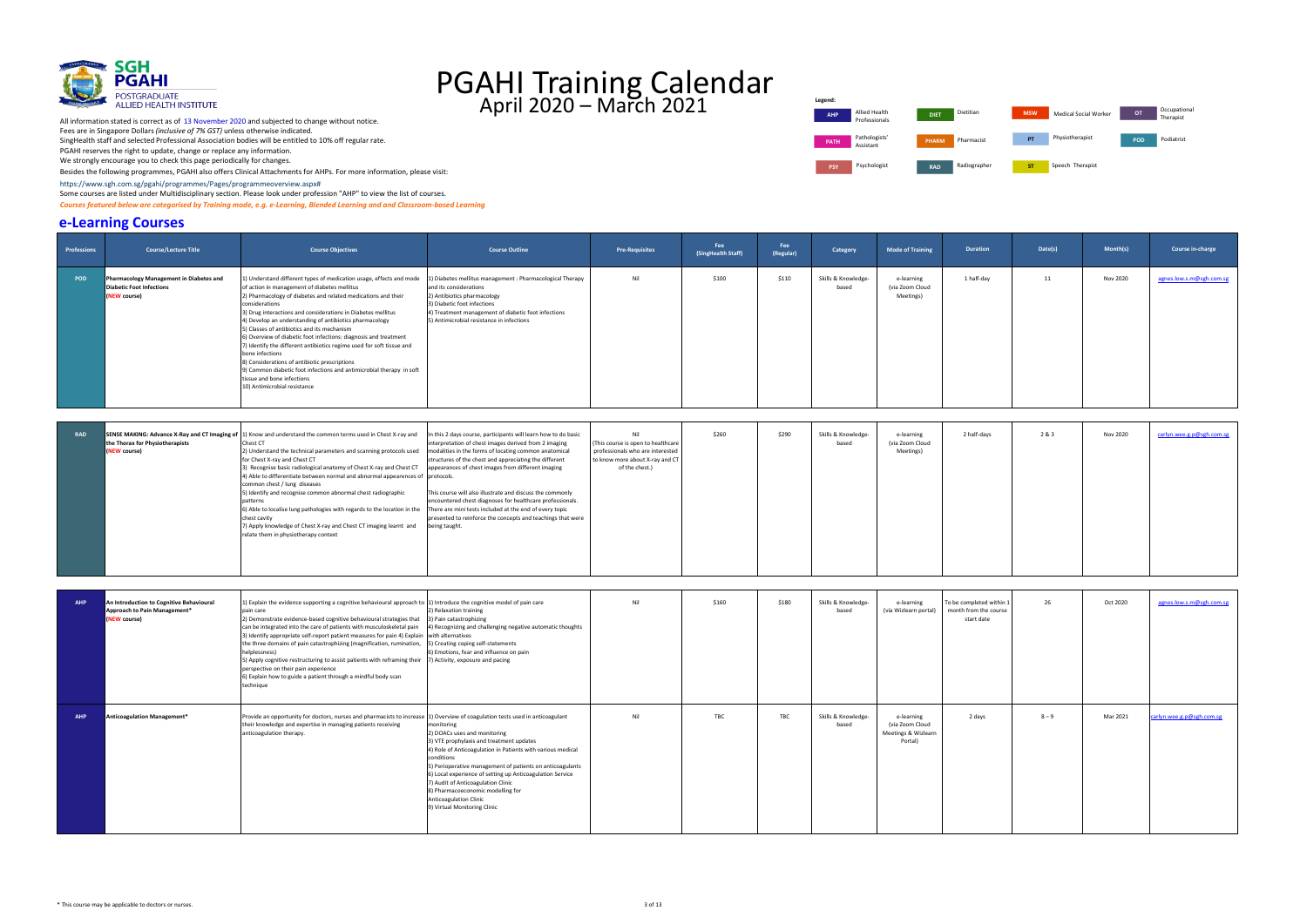

 Besides the following programmes, PGAHI also offers Clinical Attachments for AHPs. For more inf[ormati](https://www.sgh.com.sg/pgahi/programmes/Pages/programmeoverview.aspx)on, please visit:  [https://www.sgh.com.sg/pgahi/programmes/Pages/programmeoverview.aspx#](https://www.sgh.com.sg/pgahi/programmes/Pages/programmeoverview.aspx)

Some courses are listed under Multidisciplinary section. Please look under profession "AHP" to view the list of courses.

 *Courses featured below are categorised by Training mode, e.g. e-Learning, Blended Learning and and Classroom-based Learning* 

#### **e-Learning Courses**



| <b>Professions</b> | <b>Course/Lecture Title</b>                                 | <b>Course Objectives</b>                                                                                                                                                                                                                                                                                                                                                                                                                                              | <b>Course Outline</b>                                                                                                                                                                                                                                                                                                                                                                                                                                                                                                                                                                                                                                                                                          | <b>Pre-Requisites</b>                                                                                                                                                                                                                                                   | <b>Fee</b><br>(SingHealth Staff) | Fee<br>(Regular) | Category                       | <b>Mode of Training</b>                    | <b>Duration</b> | Date(s)                                          | Month(s)                         | Course in-charge                                                                  |
|--------------------|-------------------------------------------------------------|-----------------------------------------------------------------------------------------------------------------------------------------------------------------------------------------------------------------------------------------------------------------------------------------------------------------------------------------------------------------------------------------------------------------------------------------------------------------------|----------------------------------------------------------------------------------------------------------------------------------------------------------------------------------------------------------------------------------------------------------------------------------------------------------------------------------------------------------------------------------------------------------------------------------------------------------------------------------------------------------------------------------------------------------------------------------------------------------------------------------------------------------------------------------------------------------------|-------------------------------------------------------------------------------------------------------------------------------------------------------------------------------------------------------------------------------------------------------------------------|----------------------------------|------------------|--------------------------------|--------------------------------------------|-----------------|--------------------------------------------------|----------------------------------|-----------------------------------------------------------------------------------|
| AHP                | Biostatistics for Research (SPSS) - Advance*                | Equip participants with the knowledge and skills to design a database<br>and perform data processing and analysis. There will be exercises for<br>participants to practice.                                                                                                                                                                                                                                                                                           | ) Numerical outcomes<br>Linear Regression<br>General Linear Models (GLM)<br>Mixed Linear Models<br>2) Categorical outcomes<br>Multinomial Regression<br>Ordinal Regression<br>3) Matched Case Control<br>Conditional Logistic Regression<br>Direct vs Propensity matching<br>4) Generalized Linear Models<br>- Odds Ratios (OR) vs Relative Risk (RR)<br>- Modified Cox<br>- Poisson Regression<br>5) Generalized Linear Mixed Models (GLMM)<br>6) Repeated measures analysis<br>General Linear Model<br>Mixed Model<br>Generalized Estimating Equations<br>7) Count data : Poisson regression<br>8) Weighted regression<br>9) Principal Component analysis<br>10) Factor analysis<br>11) Reliability analysis | This course is recommended for<br>participants who have previously<br>enrolled for the Biostatistics for<br>Research (Basic/Intermediate)<br>Course.<br>Participants should have statistical<br>knowledge and have computer<br>skills (Microsoft Windows and<br>Excel). | \$450                            | \$500            | Pedagogy & Research            | e-learning (via Zoom<br>Cloud Meetings)    | 4 half days     | $22 - 25$                                        | Mar 2021                         | amelia.lim.j.t@sgh.com.sg<br>agnes.low.s.m@sgh.com.sg                             |
| AHP                | Biostatistics for Research (SPSS) - Basic/<br>Intermediate* | Equip participants with the knowledge and skills to design a database<br>and perform basic data processing and analysis.                                                                                                                                                                                                                                                                                                                                              | ) Setting up a database in SPSS<br>2) Importing Excel into SPSS<br>3) Basic descriptive<br>4) Graphs<br>5) Computing and Recoding<br>6) Randomised Controlled Trials:<br>Parallel vs Crossover, Randomisation & Blindling<br>7) Epidemological Studies<br>8) Sample size calculations<br>9) Univariate analysis:<br>a) Quantitative Data analysis<br>Parametric vs Non-Parametric tests<br>b) Qualitative Data analysis<br>- Chi-square & Fisher's exact tests<br>McNemar test<br>c) Correlation<br>- Pearson's vs Spearman's<br>10) Multivariate regression:<br>a) Linear regression<br>b) Logistic regression<br>c) Survival analysis : Kaplan Meier & Cox regression                                        | Participants should have statistica<br>knowledge and have computer<br>skills (Microsoft Windows and<br>Excel).<br>This course is not suitable for<br>beginners in statistics                                                                                            | \$400                            | \$440            | Pedagogy & Research            | e-learning (via Zoom<br>Cloud Meetings)    | 4 half days     | $25 - 28$<br>$22 - 25$<br>$15 - 18$              | Jan 2021<br>Feb 2021<br>Mar 2021 | amelia.lim.j.t@sgh.com.sg<br>tessa.koh.m.h@sgh.com.sg<br>agnes.low.s.m@sgh.com.sg |
| AHP                | (NEW course)                                                | Clinical Reasoning Approach to Pharmacotherapy [1] Understand the concepts and components of clinical reasoning<br>2) Apply the components of clinical reasoning in daily<br>pharmacotherapy practice for management of chronic diseases such as shall integrate both clinical reasoning processes and SOAP<br>diabetes, hypertension and thyroid disorders<br>3) Aware of the impact of clinical reasoning on patient care                                           | The course focuses on developing the clinical reasoning skills<br>in pharmacotherapy of chronic diseases. The proposed model<br>processes using case-based discussions.                                                                                                                                                                                                                                                                                                                                                                                                                                                                                                                                        | Nil                                                                                                                                                                                                                                                                     | \$90                             | \$95             | Skills & Knowledge-<br>based   | e-learning<br>(via Zoom Cloud<br>Meetings) | 1 day           | $\overline{1}$                                   | Aug 2020                         | carlyn.wee.g.p@sgh.com.sg                                                         |
| <b>AHP</b>         | <b>Continuing Professional Development (CPD)*</b>           | The CPD Lecture Series consists of short seminars conducted regularly<br>throughout the year. It serves primarily as a platform to discuss the<br>latest developments within various aspects of the allied health<br>profession. Specialists from various healthcare professions are invited<br>to share their expertise, thus providing alternative views on topics and<br>offering allied health professionals with a holistic view of their role in<br>healthcare. |                                                                                                                                                                                                                                                                                                                                                                                                                                                                                                                                                                                                                                                                                                                | Nil                                                                                                                                                                                                                                                                     | Complimentary                    | Complimentary    | Skills & Knowledge-<br>based   | e-learning<br>(via Zoom Cloud<br>Meetings) | 1 hour          | Look out for monthly<br>email alerts on lectures | Once every month                 | pgahi@sgh.com.sg                                                                  |
| <b>AHP</b>         | Developing Leadership Capabilities &<br>Effectiveness*      | 1) Understand principles and insights into leadership<br>2) Apply knowledge and skills learnt<br>3) Develop into not merely good, but an extraordinary and effective<br>leader                                                                                                                                                                                                                                                                                        | 1) Great Leaders Make a Great Difference<br>2) Character is the Essence of Leadership<br>3) Leadership Principles and Skills<br>4) Leadership Styles: Using the Right One<br>5) Leadership and Teams<br>6) Legacy of Leadership: Develop Your People                                                                                                                                                                                                                                                                                                                                                                                                                                                           | Nil                                                                                                                                                                                                                                                                     | \$350                            | \$390            | Leadership &<br>Communications | e-learning<br>(via Zoom Cloud<br>Meetings) | 2 days          | 27<br>-8<br>$\overline{a}$                       | <b>Nov 2020</b><br>&<br>Dec 2020 | carlyn.wee.g.p@sgh.com.sg                                                         |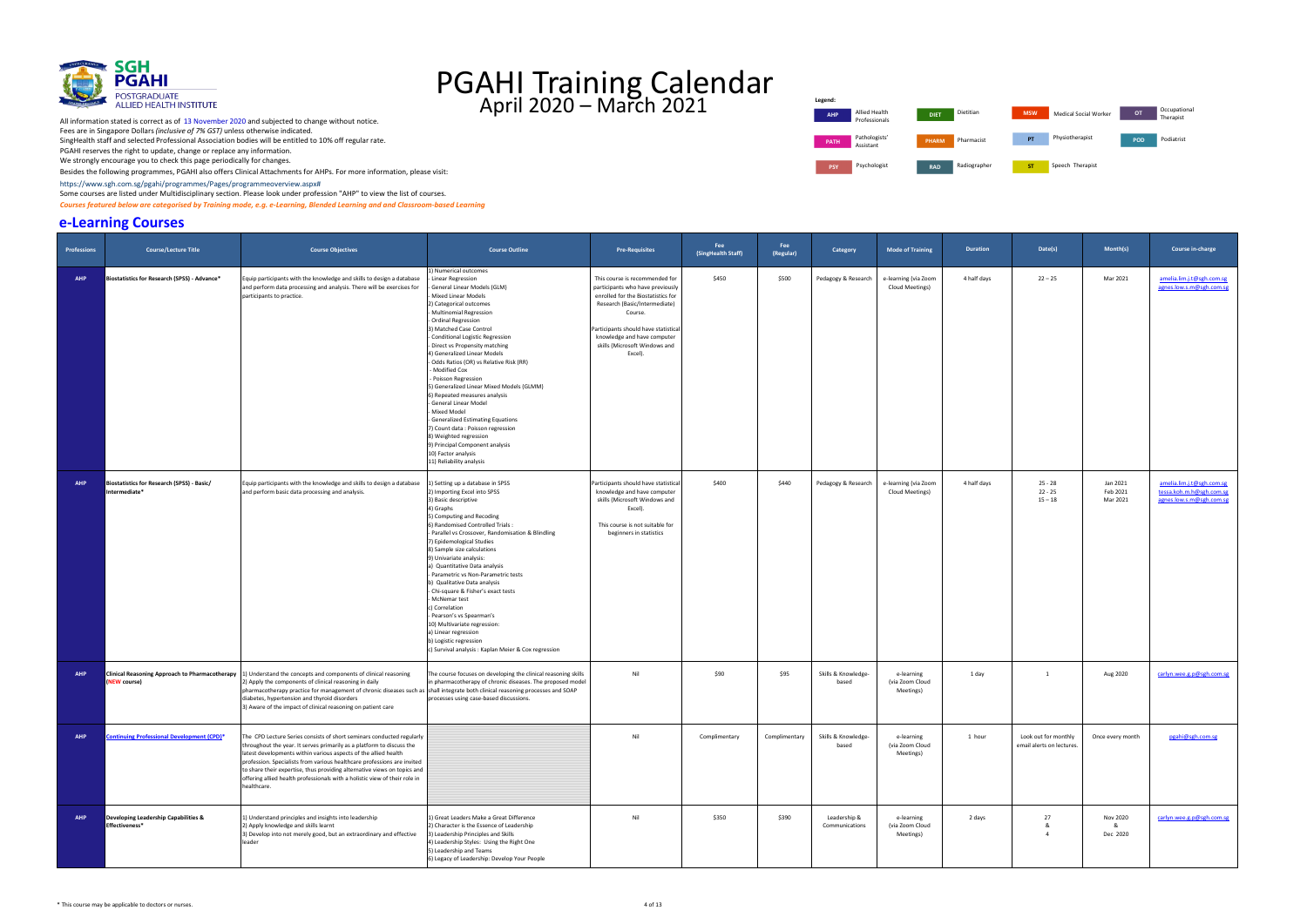

 Besides the following programmes, PGAHI also offers Clinical Attachments for AHPs. For more inf[ormati](https://www.sgh.com.sg/pgahi/programmes/Pages/programmeoverview.aspx)on, please visit:  [https://www.sgh.com.sg/pgahi/programmes/Pages/programmeoverview.aspx#](https://www.sgh.com.sg/pgahi/programmes/Pages/programmeoverview.aspx)

Some courses are listed under Multidisciplinary section. Please look under profession "AHP" to view the list of courses.

 *Courses featured below are categorised by Training mode, e.g. e-Learning, Blended Learning and and Classroom-based Learning* 

#### **e-Learning Courses**



| <b>Professions</b> | <b>Course/Lecture Title</b>                                                        | <b>Course Objectives</b>                                                                                                                                                                                                                                                                                                                                                                                                 | <b>Course Outline</b>                                                                                                                                                                                                                                                                                                                                                                                                                                                                                                                                                                                 | <b>Pre-Requisites</b>                                                                                                        | Fee<br>(SingHealth Staff) | Fee<br>(Regular) | Category                     | <b>Mode of Training</b>                    | <b>Duration</b>                                  | Date(s)                                                                                        | Month(s)                                                                                      | Course in-charge          |
|--------------------|------------------------------------------------------------------------------------|--------------------------------------------------------------------------------------------------------------------------------------------------------------------------------------------------------------------------------------------------------------------------------------------------------------------------------------------------------------------------------------------------------------------------|-------------------------------------------------------------------------------------------------------------------------------------------------------------------------------------------------------------------------------------------------------------------------------------------------------------------------------------------------------------------------------------------------------------------------------------------------------------------------------------------------------------------------------------------------------------------------------------------------------|------------------------------------------------------------------------------------------------------------------------------|---------------------------|------------------|------------------------------|--------------------------------------------|--------------------------------------------------|------------------------------------------------------------------------------------------------|-----------------------------------------------------------------------------------------------|---------------------------|
| <b>AHP</b>         | <b>Diabetes Nutrition Course*</b>                                                  | 1) Educate the multidisciplinary diabetes healthcare providers with<br>basic yet essential nutrition knowledge on diabetes.<br>2) Debunk misconceptions surrounding diet and diabetes.<br>3) Enhance the importance of using self-blood glucose monitoring as a<br>tool to better achieve the control of blood glucose level and to see how [5] Meal Planning with Diabetes<br>different food affect blood glucose level | ) Nutrition - in diabetes management<br>2) Diabetes nutrition recommendations - current updates<br>3) "Diabetic diet" - Facts and Fallacies<br>4) Eating with Diabetes<br>6) Glycaemic Index and mixed meals<br>7) Importance of SBGM<br>8) Tracking hypers and hypos<br>9) Eating Out<br>10) Armchair supermarket tour                                                                                                                                                                                                                                                                               | Nil                                                                                                                          | \$210                     | \$230            | Skills & Knowledge-<br>based | e-learning<br>(via Zoom Cloud<br>Meetings) | Half day                                         | TBC                                                                                            | Feb 2021                                                                                      | amelia.lim.j.t@sgh.com.sg |
| <b>AHP</b>         | <b>Essential Counselling Skills Course*</b>                                        | You will learn the essential nuts and bolts of counselling, from<br>understanding what counselling is, to acquiring effective counselling<br>skills, and applying a problem-solving structure to facilitate positive<br>intervention. Different methodologies including role plays will be used<br>to bring home the range of counselling skill sets.                                                                    | L) Introduction to Counselling<br>2) Person of a helper: Building self-awareness<br>3) Seven Principles of Casework<br>4) Basic Attending Behaviours<br>5) Basic Listening Skills<br>6) The Problem Solving Approach (PADI)<br>7) Role play<br>B) Reflection                                                                                                                                                                                                                                                                                                                                          | Nil                                                                                                                          | \$230                     | \$260            | Skills & Knowledge-<br>based | e-learning<br>(via Zoom Cloud<br>Meetings) | 2 half days                                      | 1st run<br>$9 - 10$<br>2nd run<br>$8 - 9$                                                      | 1st run<br>Dec 2020<br>2nd run<br>Mar 2021                                                    | amelia.lim.j.t@sgh.com.sg |
| <b>AHP</b>         | Influencing Behaviour in Dementia Care Through<br>Person-centred Approach (Part 1) | () Define what it means to be person-centred in a care setting.<br>2) Adopt the person-centred approach to address responsive<br>behaviours of persons with dementia.<br>3) Apply the Enriched Model of Dementia to influence behaviour so as<br>to promote dignity and respect for people with dementia                                                                                                                 | L) Experiential Activity<br>2) Unpacking Person-centred Care (PCC) Principles<br>a) Definition=VIPS<br>b) Barriers to VIPS in care setting<br>3) Using the Enriched Model of Dementia to address<br>responsive behaviours<br>a) Defining responsive behaviours<br>b) Adopt the Enriched Model of Dementia to explain the<br>responsive behaviours                                                                                                                                                                                                                                                     | Nil                                                                                                                          | \$400                     | \$440            | Skills & Knowledge-<br>based | e-learning<br>(via Zoom Cloud<br>Meetings) | 3 half days                                      | Online Theory<br>19 & 21<br><b>Online Case Presentation</b><br>& Discussion:<br>18<br>19       | Online Theory:<br>Jan 2021<br><b>Online Case</b><br>Presentation &<br>Discussion:<br>Feb 2021 | joyce.lee.g.l@sgh.com.sg  |
| <b>AHP</b>         | Influencing Behaviour in Dementia Care Through<br>Person-centred Approach (Part 2) | I) Adopt the Person-centred approach (PCA) to relate to practical care 1) Review of Enriched Model of Dementia Plans<br>ssues<br>2) Apply skills and techniques based on the Enriched Model of<br>Dementia to influence responsive behaviours of persons with<br>dementia.<br>3) Apply Person-centred Approach to collaborate with caregivers to<br>address responsive behaviours of persons with dementia               | 2) Person-centred Approach skills and techniques to influence<br>responsive behaviours<br>a) Communication<br>Validation<br>3) Person-centred Approach Interventions to collaborate with<br>caregivers<br>a) Provide Psycho-educational interventions<br>b) Develop task-specific and problem solving skills                                                                                                                                                                                                                                                                                          | Participants should have<br>completed Influencing Behaviour<br>in Dementia Care Through Person<br>centred Approach (Part 1). | \$580                     | \$640            | Skills & Knowledge-<br>based | e-learning<br>(via Zoom Cloud<br>Meetings) | 4 half days                                      | Online Theory<br>$3 - 5$<br><b>Online Case Presentation</b><br>& Discussion:<br>$\overline{4}$ | Online Theory:<br>Feb 2021<br><b>Online Case</b><br>Presentation &<br>Discussion:<br>Mar 2021 | joyce.lee.g.l@sgh.com.sg  |
| <b>AHP</b>         | Introduction to Solution Focused Brief Therapy*                                    | 1) Acquire knowledge of the core skills, mind-set and philosophy of<br>Solution Focused Brief Therapy (SFBT)<br>2) Appreciate the relevance of SFBT to their clinical<br>practice (specifically within the healthcare setting)<br>3) Develop competence through practical applications of the solution 2) Key questioning techniques<br>focused model during the course                                                  | L) Overview of history, development, philosophy & mindset of<br>2) Basic framework for first session, second session and<br>subsequent session protocol<br>4) Stages of Solution Building<br>5) Applying EARS process<br>6) Dealing with client setbacks, relapses & challenging<br>situations<br>7) Final review of SF process<br>8) Sharing of participants' experiences in using the skills<br>learnt, focusing on developing competence and confidence in<br>using this approach<br>9) Follow-up coaching including brief review, practice sets,<br>case presentations and reflecting team format | Nil                                                                                                                          | \$430                     | \$480            | Skills & Knowledge-<br>based | e-learning<br>(via Zoom Cloud<br>Meetings) | 5 half days<br>(including follow-up<br>coaching) | $15 - 16, 22 - 23$<br>&<br>$\overline{\phantom{a}}$                                            | Oct 2020<br>&<br><b>Nov 2020</b>                                                              | amelia.lim.j.t@sgh.com.sg |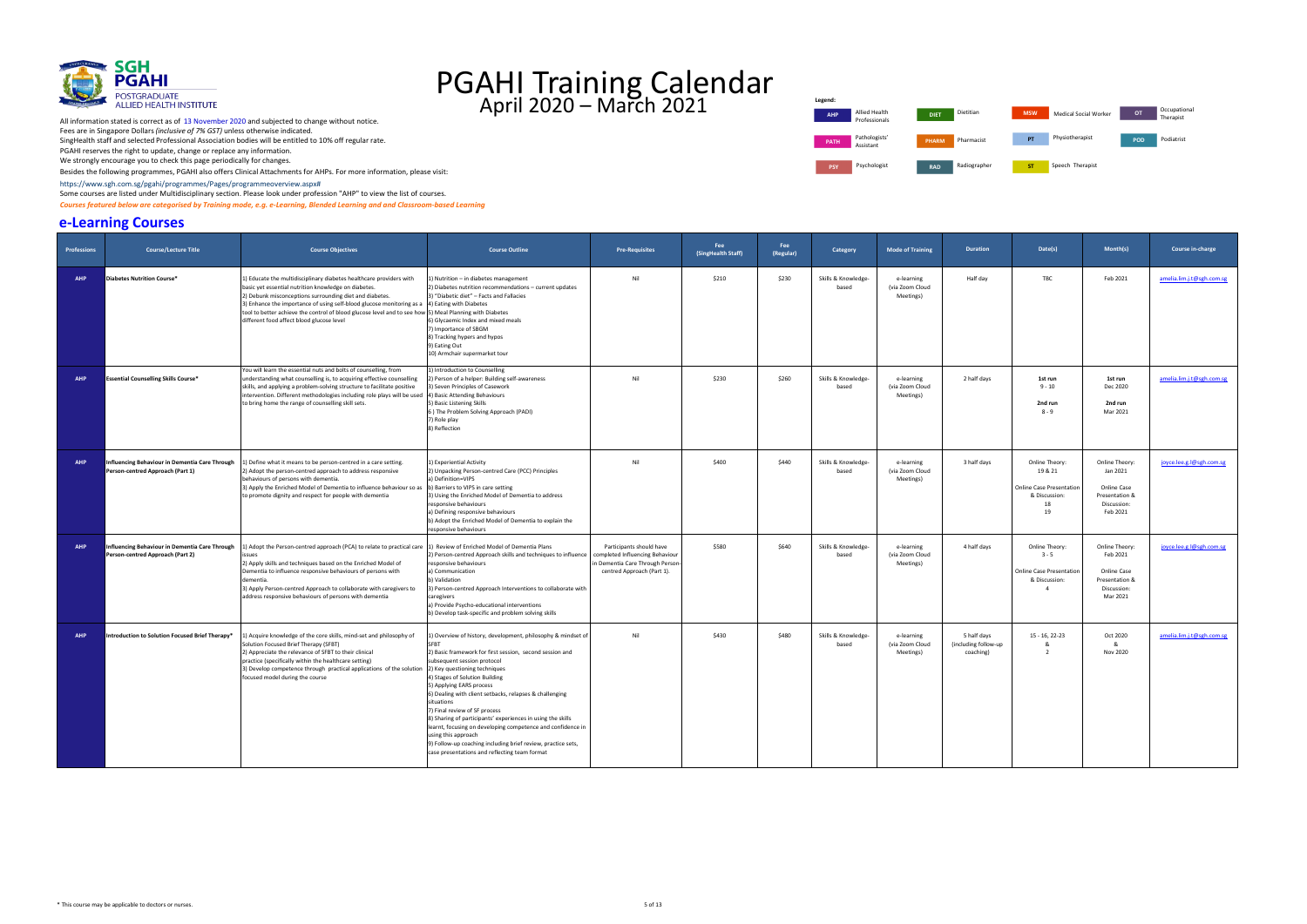

Besides the following programmes, PGAHI also offers Clinical Attachments for AHPs. For more inf[ormati](https://www.sgh.com.sg/pgahi/programmes/Pages/programmeoverview.aspx)on, please visit:

 [https://www.sgh.com.sg/pgahi/programmes/Pages/programmeoverview.aspx#](https://www.sgh.com.sg/pgahi/programmes/Pages/programmeoverview.aspx) Some courses are listed under Multidisciplinary section. Please look under profession "AHP" to view the list of courses.

 *Courses featured below are categorised by Training mode, e.g. e-Learning, Blended Learning and and Classroom-based Learning* 

#### **e-Learning Courses**



| <b>Professions</b> | <b>Course/Lecture Title</b>                          | <b>Course Objectives</b>                                                                                                                                                                                                                                                                                                                                                                                                                                                                                                                                                                                                                                                                                                          | <b>Course Outline</b>                                                                                                                                                                                                                                                                                                                                                                                                                                                                                       | <b>Pre-Requisites</b>                                                                                                                                                                                                                                                              | Fee<br>(SingHealth Staff) | Fee<br>(Regular) | Category                     | <b>Mode of Training</b>                    | <b>Duration</b>                                                 | Date(s)                                                    | Month(s)                                                    | Course in-charge                                     |
|--------------------|------------------------------------------------------|-----------------------------------------------------------------------------------------------------------------------------------------------------------------------------------------------------------------------------------------------------------------------------------------------------------------------------------------------------------------------------------------------------------------------------------------------------------------------------------------------------------------------------------------------------------------------------------------------------------------------------------------------------------------------------------------------------------------------------------|-------------------------------------------------------------------------------------------------------------------------------------------------------------------------------------------------------------------------------------------------------------------------------------------------------------------------------------------------------------------------------------------------------------------------------------------------------------------------------------------------------------|------------------------------------------------------------------------------------------------------------------------------------------------------------------------------------------------------------------------------------------------------------------------------------|---------------------------|------------------|------------------------------|--------------------------------------------|-----------------------------------------------------------------|------------------------------------------------------------|-------------------------------------------------------------|------------------------------------------------------|
| <b>AHP</b>         | <b>Mindful Self-Compassion</b><br>(NEW course)       | 1) Competency of self-care<br>2) Self-assessment and development<br>3) Transference and counter-transference of psychologists                                                                                                                                                                                                                                                                                                                                                                                                                                                                                                                                                                                                     | Day 1<br>1) An introduction to Mindfulness and Self-Compassion for<br>healthcare professionals in workplace<br>2) Introduction and guidance through various Mindfulness Self-<br>compassion exercises<br>3) Learn to apply the exercises taught and implement them to<br>their daily workplace<br>Day 2<br>1) Reflect and share of the experiences in implementing<br>through the practices in daily work<br>Participants would need to complete both session to be<br>considered as completing the course. | Nil                                                                                                                                                                                                                                                                                | \$210                     | \$230            | Skills & Knowledge-<br>based | e-learning<br>(via Wizlearn portal)        | To be completed within 1<br>month from the course<br>start date | $\overline{1}$                                             | Mar 2021                                                    | agnes.low.s.m@sgh.com.sg<br>tessa.koh.m.h@sgh.com.sg |
| <b>AHP</b>         | Motivational Interviewing (Building Skills)          | 1) At the conclusion of this training, participants will:<br>identify areas for continued development<br>. complete an accurate assessment of their own MI skills and ability<br>• articulate reasons for self-efficacy in the treatment process<br>• describe one area that is interpersonally tricky for them as a<br>practitioner and practice a method for addressing this area<br>identify ideas from areas that have an influence in their work with<br>clients<br>describe one new technique related to a deeper understanding of the 7) How to increase proficiency in MI •<br>four MI processes<br>· identify strengths as a practitioner and area for growth in MI<br>produce a plan of action for practicing MI skills | 1) Importance of MI Spirit<br>2) Four Processes of MI<br>3) Emphasis on Change Talk<br>- Depth, Strength and Momentum<br>4) Working with Sustain Talk and Discord<br>S) Search for the Mechanisms Of Action in MI<br>) Motivational Interviewing Treatment Integrity code (MITI)<br>4.2.1<br>Working with coded and un-coded transcripts<br>Reflective practice<br>- Deepening reflections<br>Fine tuning listening skills                                                                                  | Healthcare professionals who<br>completed the Motivational<br>Interviewing: Foundational Skills<br>course.                                                                                                                                                                         | \$230                     | \$260            | Pedagogy & Research          | e-learning<br>(via Zoom Cloud<br>Meetings) | 2 half days                                                     | 24<br>&<br>-3                                              | Feb 2021<br>&<br>Mar 2021                                   | amelia.lim.j.t@sgh.com.sg                            |
| <b>AHP</b>         | Motivational Interviewing: Foundational Skills*      | Healthcare professionals will be acquainted with key MI topics namely, 1) Motivational Interviewing: 30 Years of asking questions<br>evoking motivation to change.<br>At the end of the course, participants will be able to:<br>1) understand the framework of MI<br>2) apply MI strategies and techniques on clients to evoke change                                                                                                                                                                                                                                                                                                                                                                                            | about change<br>2) The underlying assumptions, ideas and theories of MI<br>3) What is MI and is not MI<br>4) The Spirit of MI<br>5) The Foundational Skills<br>6) Interacting with Change & Sustain Talk<br>7) Working with Discord<br>8) Planning for Change<br>9) Exploring cultural considerations for MI<br>10) Live demonstrations, learning exercise and role play,<br>questions and discussions                                                                                                      | Nil                                                                                                                                                                                                                                                                                | \$450                     | \$500            | Pedagogy & Research          | e-learning<br>(via Zoom Cloud<br>Meetings) | 4 half days                                                     | 1st run<br>25<br>2, 11, 16<br>2nd run<br>8, 13, 20, 27 Jan | 1st run<br>Nov 2020<br>&<br>Dec 2020<br>2nd run<br>Jan 2021 | amelia.lim.j.t@sgh.com.sg                            |
| <b>AHP</b>         | <b>PEERS Program for Adolescents</b><br>(NEW course) | 1) To present the social deficits and consequences of peer rejection<br>and social rejection experienced by youth with ASD.<br>2) To describe effective, evidence-based methods for teaching social<br>skills to teens with ASD.<br>3) To provide an overview of the PEERS® for Adolescents curriculum<br>and a summary of research findings.<br>4) To provide detailed instruction on effective use of the PEERS for<br>Adolescents curriculum.<br>5) To provide opportunities for practice of the skills and instruction<br>methods in accordance with the PEERS for Adolescents curriculum.<br>6) To demonstrate the best methods of delivering the PEERS for<br>Adolescents curriculum.                                       | L) Evidence-based conversation skills<br>2) Electronic communication<br>3) Good sportsmanship skills<br>4) Appropriate use of humor<br>5) Choosing appropriate friendships<br>6) Bringing up and handling disagreements<br>7) Hosting get-togethers<br>8) Handling bullying, teasing, and rumors                                                                                                                                                                                                            | Professionals in the mental health<br>or medical field with a degree or<br>certification in the field of<br>psychology or a related mental<br>health field, including B.C.B.A,<br>M.S.W, L.C.S.W, M.A, M.S,<br>M.F.T,M.D, R.N, L.V.N, PhD, Psy.D,<br>Ed.D, M.P.H, S.L.P, O.T, R.T. | \$840                     | \$930            | Skills & Knowledge-<br>based | e-learning<br>(via Zoom Cloud<br>Meetings) | 3 days                                                          | $15 - 17$                                                  | Mar 2021                                                    | amelia.lim.j.t@sgh.com.sg                            |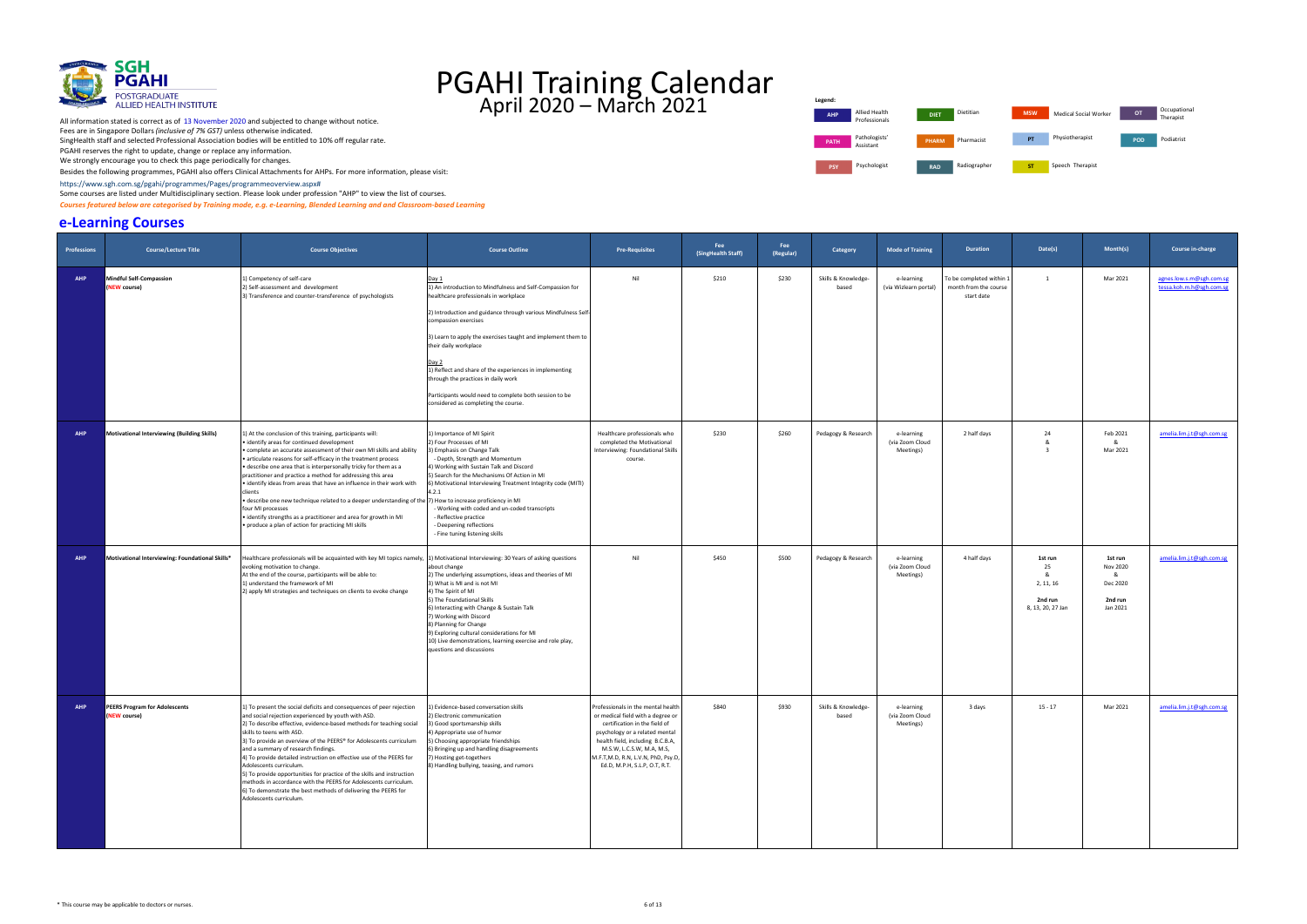

 [https://www.sgh.com.sg/pgahi/programmes/Pages/programmeoverview.aspx#](https://www.sgh.com.sg/pgahi/programmes/Pages/programmeoverview.aspx)

Some courses are listed under Multidisciplinary section. Please look under profession "AHP" to view the list of courses.

 *Courses featured below are categorised by Training mode, e.g. e-Learning, Blended Learning and and Classroom-based Learning* 

#### **e-Learning Courses**

 Besides the following programmes, PGAHI also offers Clinical Attachments for AHPs. For more inf[ormati](https://www.sgh.com.sg/pgahi/programmes/Pages/programmeoverview.aspx)on, please visit: We strongly encourage you to check this page periodically for changes.



| <b>Professions</b> | <b>Course/Lecture Title</b>                                                          | <b>Course Objectives</b>                                                                                                                                                                                                                        | <b>Course Outline</b>                                                                                                                                                                                                                                                                                                                                                                                                                                                                 | <b>Pre-Requisites</b> | Fee<br>(SingHealth Staff) | Fee<br>(Regular) | Category                     | <b>Mode of Training</b>                    | <b>Duration</b> | Date(s)     | Month(s) | Course in-charge         |
|--------------------|--------------------------------------------------------------------------------------|-------------------------------------------------------------------------------------------------------------------------------------------------------------------------------------------------------------------------------------------------|---------------------------------------------------------------------------------------------------------------------------------------------------------------------------------------------------------------------------------------------------------------------------------------------------------------------------------------------------------------------------------------------------------------------------------------------------------------------------------------|-----------------------|---------------------------|------------------|------------------------------|--------------------------------------------|-----------------|-------------|----------|--------------------------|
|                    |                                                                                      |                                                                                                                                                                                                                                                 |                                                                                                                                                                                                                                                                                                                                                                                                                                                                                       |                       |                           |                  |                              |                                            |                 |             |          |                          |
| <b>AHP</b>         | The Differences between the 3Ds - Delirium,<br>Dementia & Depression<br>(NEW course) | 1) Recognise the features of the 3Ds<br>2) Differentiate between the 3Ds<br>3) Learn about possible mis-diagnosis<br>4) Diagnose which of the 3Ds patients have<br>5) Learn to manage the elderly patients who have one/two or all of the Day 2 | Day 1<br>1) Clinical features, signs and symptoms of the 3Ds<br>2) Case illustration and discussion among the participants<br>1) Management strategies for each of the 3Ds and the long<br>term prognosis and outcome of the 3Ds<br>2) Case presentation and discussion among the participants<br>Day 3<br>1) Manage the behavioural symptoms of the 3Ds, using non-<br>pharmacological method<br>2) Apply Person Centred Care (PCC) approach in managing the<br>behavioural symptoms | Nil                   | \$250                     | \$280            | Skills & Knowledge-<br>based | e-learning<br>(via Zoom Cloud<br>Meetings) | 3 sessions      | 10, 12 & 13 | Nov 2020 | tessa.koh.m.h@sgh.com.sg |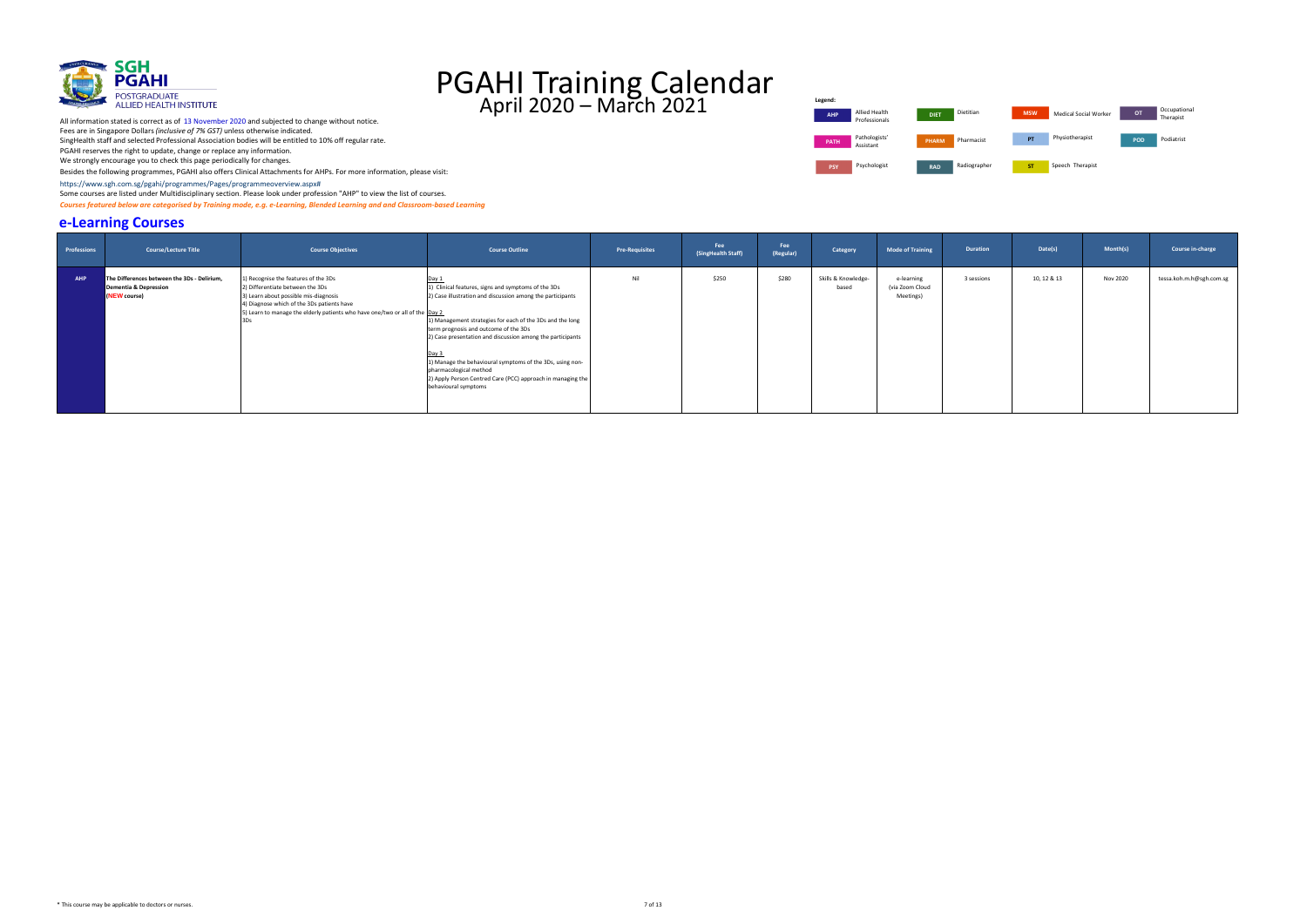[https://www.sgh.com.sg/pgahi/programmes/Pages/programmeoverview.aspx#](https://www.sgh.com.sg/pgahi/programmes/Pages/programmeoverview.aspx)

Some courses are listed under Multidisciplinary section. Please look under profession "AHP" to view the list of courses.

 *Courses featured below are categorised by Training mode, e.g. e-Learning, Blended Learning and and Classroom-based Learning* 

#### **Blended Learning<sup>1</sup> Courses**



## PGAHI Training Calendar April 2020 – March 2021

**¹** e-learning *conducted via Zoom Cloud Meetings and/or Wizlearn portal with face-to-face classroom teaching*

|             |                             | e-learning conducted vid zoom cloud ivieetings ana/or wiziedin portar with juce-to-juce classroom teaching |                       |                       |                           |                  |          |                         |          |
|-------------|-----------------------------|------------------------------------------------------------------------------------------------------------|-----------------------|-----------------------|---------------------------|------------------|----------|-------------------------|----------|
| Professions | <b>Course/Lecture Title</b> | <b>Course Objectives</b>                                                                                   | <b>Course Outline</b> | <b>Pre-Requisites</b> | Fee<br>(SingHealth Staff) | Fee<br>(Regular) | Category | <b>Mode of Training</b> | Duration |
|             |                             |                                                                                                            |                       |                       |                           |                  |          |                         |          |

| Fee<br>(Regular) | Category | <b>Mode of Training</b> | <b>Duration</b> | Date(s) | Month(s) | Course in-charge |
|------------------|----------|-------------------------|-----------------|---------|----------|------------------|
|                  |          |                         |                 |         |          |                  |

All information stated is correct as of 13 November 2020 and subjected to change without notice.

Fees are in Singapore Dollars *(inclusive of 7% GST)* unless otherwise indicated.

SingHealth staff and selected Professional Association bodies will be entitled to 10% off regular rate.

PGAHI reserves the right to update, change or replace any information.

We strongly encourage you to check this page periodically for changes.

| Legend:     |                                |              |              |            |                       |                |
|-------------|--------------------------------|--------------|--------------|------------|-----------------------|----------------|
| <b>AHP</b>  | Allied Health<br>Professionals | <b>DIET</b>  | Dietitian    | <b>MSW</b> | Medical Social Worker | O <sub>1</sub> |
| <b>PATH</b> | Pathologists'<br>Assistant     | <b>PHARM</b> | Pharmacist   | PT         | Physiotherapist       | PO             |
| <b>PSY</b>  | Psychologist                   | <b>RAD</b>   | Radiographer | <b>ST</b>  | Speech Therapist      |                |

| Allied Health<br>Professionals | <b>DIET</b>  | Dietitian    | <b>MSW</b> | Medical Social Worker | OT. | Occupational<br>Therapist |
|--------------------------------|--------------|--------------|------------|-----------------------|-----|---------------------------|
| Pathologists'<br>Assistant     | <b>PHARM</b> | Pharmacist   | PT         | Physiotherapist       | POD | Podiatrist                |
| Psychologist                   | <b>DAD</b>   | Radiographer | cт         | Sneech Theranist      |     |                           |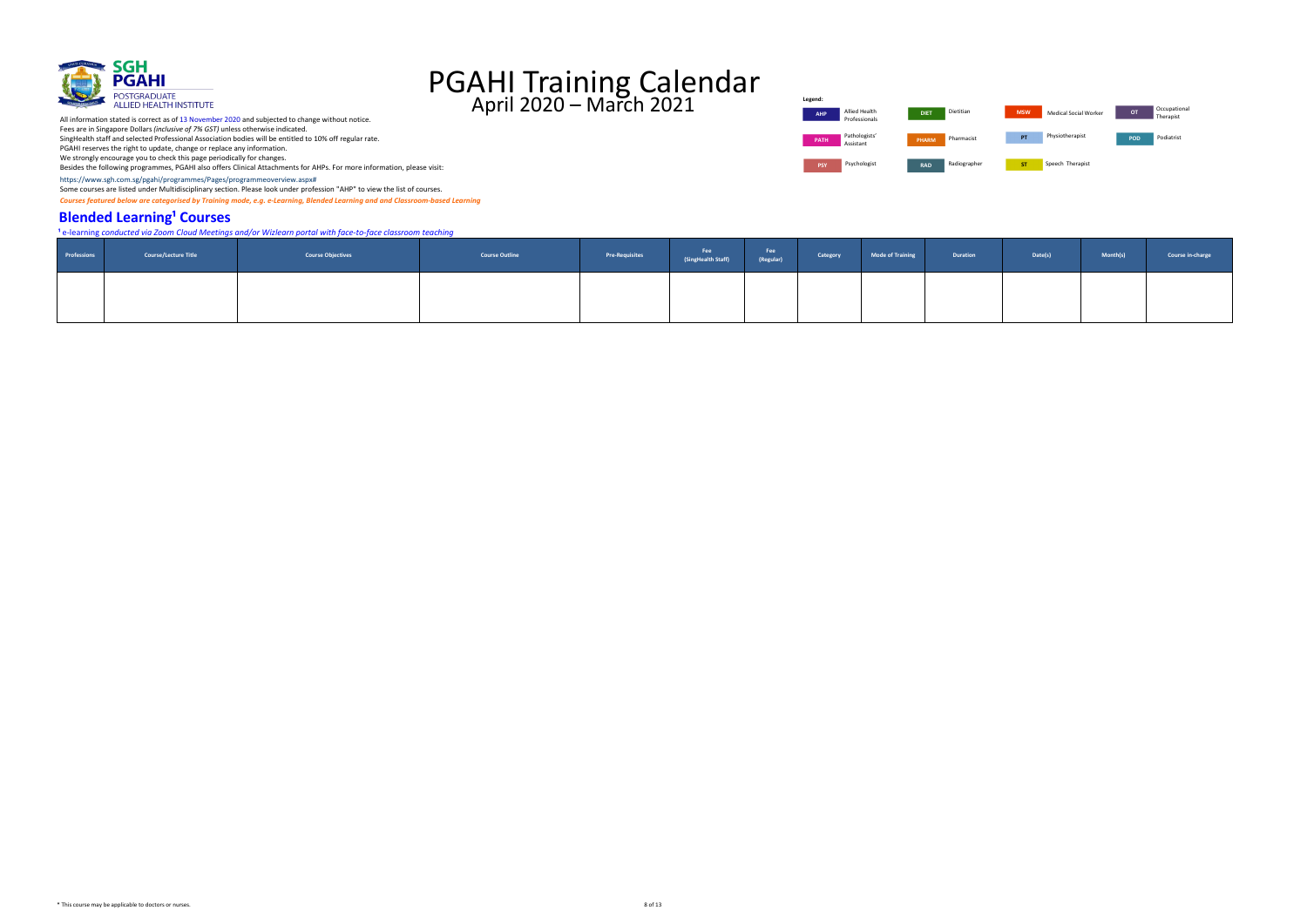[https://www.sgh.com.sg/pgahi/programmes/Pages/programmeoverview.aspx#](https://www.sgh.com.sg/pgahi/programmes/Pages/programmeoverview.aspx)

Some courses are listed under Multidisciplinary section. Please look under profession "AHP" to view the list of courses.

#### **Cancelled Courses**



## PGAHI Training Calendar April 2020 – March 2021

| <b>Professions</b> | <b>Course/Lecture Title</b>                                                                          | <b>Course Objectives</b>                                                                                                                                                                                                                                                                                                                                                                                                                                                                                                                                                                                                                                                                                                                                                                                                                                         | <b>Course Outline</b>                                                                                                                                                                                                                                                                                                                                                                                                                                                                                                                                                  | <b>Pre-Requisites</b>                                                                                                                                                                                          | Fee<br>(SingHealth Staff) | Fee<br>(Regular) | Category                     | <b>Mode of Training</b>                            | Duration                                    | Date(s) | Month(s) | Course in-charge          |
|--------------------|------------------------------------------------------------------------------------------------------|------------------------------------------------------------------------------------------------------------------------------------------------------------------------------------------------------------------------------------------------------------------------------------------------------------------------------------------------------------------------------------------------------------------------------------------------------------------------------------------------------------------------------------------------------------------------------------------------------------------------------------------------------------------------------------------------------------------------------------------------------------------------------------------------------------------------------------------------------------------|------------------------------------------------------------------------------------------------------------------------------------------------------------------------------------------------------------------------------------------------------------------------------------------------------------------------------------------------------------------------------------------------------------------------------------------------------------------------------------------------------------------------------------------------------------------------|----------------------------------------------------------------------------------------------------------------------------------------------------------------------------------------------------------------|---------------------------|------------------|------------------------------|----------------------------------------------------|---------------------------------------------|---------|----------|---------------------------|
| <b>DIET</b>        | <b>Medical Nutrition Therapy for Weight</b><br>Management (Medical and Surgical) (For<br>Dietitians) | 1) Equip dietitians with essential nutrition knowledge on weight<br>management (lifestyle intervention and bariatric surgery).<br>2) Update dietitians with the latest and current principles and nutrition   meal replacement and pharmacotherapy<br>recommendations for pre- and post-bariatric surgery.                                                                                                                                                                                                                                                                                                                                                                                                                                                                                                                                                       | 1) Nutrition guidelines - current evidence<br>2) Nutrition intervention - diet management, which include<br>3) Types of bariatric surgery and the impact on nutrition<br>4) Short and long term complications<br>5) The need for specific nutritional supplementation following<br>bariatric surgey<br>6) The progression of diet and meal plan through the various<br>stages of pre- and post- bariatric surgery<br>7) Inportance of and application of Motivational interviewing<br>into nutritional intervention                                                    | Nil                                                                                                                                                                                                            | \$210                     | \$230            | Skills & Knowledge-<br>based | Classroom                                          | 1 day                                       |         |          | amelia.lim.j.t@sgh.com.sg |
| <b>MSW</b>         | <b>Essential Medical Terminology and</b><br><b>Symptomatology for Medical Social Workers</b>         | 1) Increase knowledge in human body structure and functioning<br>2) Understand the common symptomatology and diagnostic<br>investigations carried out<br>3) Comprehend & decipher the entries made by doctors in patient<br>records<br>4) Enhance understanding of the impact of physiology on psycho-social hospital<br>emotional health essential to holistic case management.                                                                                                                                                                                                                                                                                                                                                                                                                                                                                 | 1) Basic anatomy of the human body<br>2) How body structure relates to function<br>3) How dysfunction relates to social handicaps &<br>psychological stress<br>4) Medical symptomatology & what brings patients to<br>5) Common investigations - when & why some tests are<br>chosen over others                                                                                                                                                                                                                                                                       | Nil                                                                                                                                                                                                            | \$460                     | \$510            | Skills & Knowledge-<br>based | Classroom                                          | 2 days                                      |         |          | amelia.lim.j.t@sgh.com.sg |
| OT                 | A Safer Home: Risks Identifications and Home<br><b>Modifications</b>                                 | 1) Gain an overview of fall risks factors and fall risks assessment<br>2) Demonstrate the ability in selection of home assessment tools for<br>varied client groups (clients with physical, cogntive and vision<br>impairment)<br>3) Equipped with skills in home assessment and home modifications for [5] Hands On for Home Modifications<br>varied clients group<br>4) Equipped with knowledge of home assessment report writing                                                                                                                                                                                                                                                                                                                                                                                                                              | 1) Effectiveness of Home Modifications & Influencing Factors<br>2) Fall Risks Assessment<br>3) Home Assessment<br>4) Home Modifications for Varied Conditions<br>6) Community Resources & Home Visit Report                                                                                                                                                                                                                                                                                                                                                            | Nil                                                                                                                                                                                                            | \$500                     | \$550            | Skills & Knowledge-<br>based | Classroom                                          | 2 days                                      |         |          | joyce.lee.g.l@sgh.com.sg  |
| OT .               | <b>Bobath Certification (Advanced)</b>                                                               | 1) Demonstrate advanced clinical reasoning skills in the assessment,<br>treatment and management of a range of neurological conditions.<br>2) Critically evaluate and synthesise the theoretical evidence base for<br>neurological rehabilitation and in depth movement analysis to develop [2] Develop problem solving skills through guided sessions<br>individually tailored treatments.<br>3) Validate advanced communication, clinical reasoning and specific<br>handling skills through self evaluation.<br>4) Articulate a clear understanding of how a change at the neuro-<br>physiological level can impact on the patients clinical presentation and<br>level of functioning.<br>5) Critically evaluate and progress individual patient treatment<br>programmes and response to treatment using the appropriate<br>objective and subjective measures. | 1) Deepen current experience in neurological rehabilitation<br>developing clinical skills in the context of evidence based<br>practice.<br>used to demonstrate a range of clinical reasoning models and<br>practical treatment sessions aimed at enhancing patient care<br>3) Opportunity to review current evidence critically and<br>synthesise this with clinical practice in the context of the<br><b>Bobath Concept</b><br>4) Specific handling skills to be developed through structured<br>analysis<br>(The focus for this course will be on Cerebellar Ataxia) | Participants must have completed<br>the Basic Bobath or NDT course.<br>Participants must be registered<br>with the Allied Health Professions<br>Council, Singapore and hold a<br>valid practising certificate. | \$2360                    | \$2620           | Skills & Knowledge-<br>based | Classroom                                          | 5 days                                      |         |          | joyce.lee.g.l@sgh.com.sg  |
| OT                 | Management of Clients with Upper Limb<br>conditions                                                  | 1) Apply knowledge in managing upper limb conditions<br>Master skills in fabricating splints appropriate for such conditions                                                                                                                                                                                                                                                                                                                                                                                                                                                                                                                                                                                                                                                                                                                                     | 1) Population commonly affected<br>Progression of conditions<br>3) Role of Occupational Therapist<br>4) Evidence Based Management<br>5) Splints fabricated for such conditions                                                                                                                                                                                                                                                                                                                                                                                         | Nil                                                                                                                                                                                                            | \$520                     | \$580            | Skills & Knowledge-<br>based | <b>Blended Learning:</b><br>e-learning + Classroom | 2 x 3.5 hours e-learning<br>1 day classroom |         |          | joyce.lee.g.l@sgh.com.sg  |

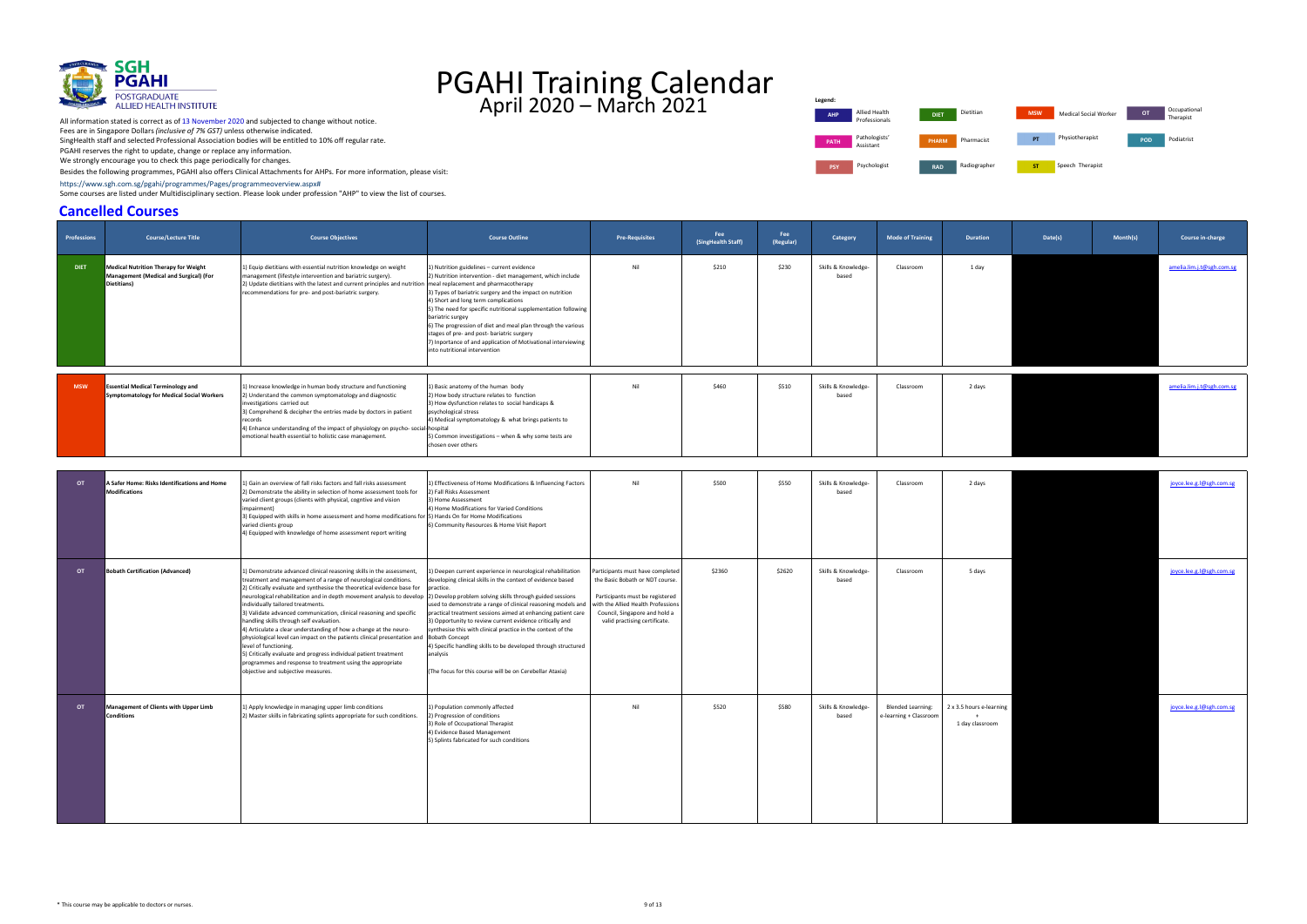[https://www.sgh.com.sg/pgahi/programmes/Pages/programmeoverview.aspx#](https://www.sgh.com.sg/pgahi/programmes/Pages/programmeoverview.aspx)

Some courses are listed under Multidisciplinary section. Please look under profession "AHP" to view the list of courses.



# PGAHI Training Calendar April 2020 – March 2021

#### **Cancelled Courses**



| Professions | <b>Course/Lecture Title</b>                | <b>Course Objectives</b>                                                                                                                                                                                                                                                                                                                                                                                                                                                                                                                                                                                                                                                                                                                                                                                                                                                                                                                                                   | <b>Course Outline</b>                                                                                                                                                                                                                                                                                                                                                                                                                                                         | <b>Pre-Requisites</b> | Fee<br>(SingHealth Staff) | Fee<br>(Regular) | Category                     | <b>Mode of Training</b> | Duration | Date(s) | Month(s) | Course in-charge         |
|-------------|--------------------------------------------|----------------------------------------------------------------------------------------------------------------------------------------------------------------------------------------------------------------------------------------------------------------------------------------------------------------------------------------------------------------------------------------------------------------------------------------------------------------------------------------------------------------------------------------------------------------------------------------------------------------------------------------------------------------------------------------------------------------------------------------------------------------------------------------------------------------------------------------------------------------------------------------------------------------------------------------------------------------------------|-------------------------------------------------------------------------------------------------------------------------------------------------------------------------------------------------------------------------------------------------------------------------------------------------------------------------------------------------------------------------------------------------------------------------------------------------------------------------------|-----------------------|---------------------------|------------------|------------------------------|-------------------------|----------|---------|----------|--------------------------|
| <b>OT</b>   | <b>Bobath Normal Movement</b>              | 1) Describe the concepts and basic components of normal movement<br>2) Understand the wide postural and tonal variation in the normal<br>population<br>3) Draw on improved analysis, assessment and facilitation skills to<br>more effectively treat neuromuscular disorders                                                                                                                                                                                                                                                                                                                                                                                                                                                                                                                                                                                                                                                                                               | 1) Concepts of normal movement used in the assessment and<br>treatment of adults with neurological or neuromuscular<br>impairments<br>2) Course consists of a theoretical introduction to normal<br>movement, practical sessions and a patient demonstration                                                                                                                                                                                                                  | Nil                   | \$940                     | \$1040           | Skills & Knowledge-<br>based | Classroom               | 3 days   |         |          | joyce.lee.g.l@sgh.com.sg |
| OT          | <b>Cognitive Rehabilitation</b>            | 1) Define cognition and the place of cognition in contemporary<br>occupational therapy practice.<br>2) Discuss international occupational therapy trends in the areas of<br>cognitive assessment and intervention; a focus on 'functional<br>cognition'.<br>3) Critically appraise assessments used by occupational therapists to<br>assess cognitive capacity and discuss their relevance and application to cancer)<br>an Asian population.<br>4) Brief and detailed cognitive assessments suitable for both acute and<br>community settings.<br>5) Interpret and report relevant findings from assessment.<br>6) Establish and prioritize therapy goals.<br>7) Design intervention that aims to improve cognitive strategy use<br>during occupational performance or compensate for losses that will<br>not change.<br>8) Compensatory strategies for cognitive impairments.<br>9) Hospital based vs community based programmes.<br>10) Measure the outcome of therapy. | 1) Assess adults with cognitive impairment following acquired<br>brain impairment (eg. stroke, traumatic brain injury,<br>Parkinson's disease, multiple sclerosis, dementia) or other<br>conditions that impact on cognition (eg. chronic pain,<br>prolonged low vision, mental health disorders, intellectual<br>disabilities or the consequences of chemotherapy following<br>2) Use assessment findings to design intervention                                             | Nil                   | \$900                     | \$1000           | Skills & Knowledge-<br>based | Classroom               | 3 days   |         |          | joyce.lee.g.l@sgh.com.sg |
| <b>OT</b>   | Prescription of Motorised Mobility Aids    | Gain understanding in prescribing appropriate motorised mobility aids 1) Common motorised mobility aids available for patients<br>for clients with varied medical conditions.                                                                                                                                                                                                                                                                                                                                                                                                                                                                                                                                                                                                                                                                                                                                                                                              | 2) Prescription of appropriate devices for patients of varied<br>medical conditions<br>3) Practical sessions in managing motorised mobility aids<br>4) Possible adaptations to existing motorised mobility and<br>accessories available.                                                                                                                                                                                                                                      | Nil                   | \$400                     | \$440            | Skills & Knowledge-<br>based | Classroom               | 2 days   |         |          | joyce.lee.g.l@sgh.com.sg |
| <b>OT</b>   | <b>Resistance Bands, Balls and Balance</b> | 1) Understand the scientific basis for elastic resistance and<br>proprioceptive training<br>2) Demonstrate correct patient positioning, and appropriate use of<br>elastic resistance and proprioceptive training devices<br>3) Understand appropriate dosing for elastic resistance and<br>proprioceptive exercises<br>4) Learn how to appropriately progress elastic resistance and<br>proprioceptive exercises                                                                                                                                                                                                                                                                                                                                                                                                                                                                                                                                                           | 1) How does elastic resistance compare to other modes of<br>training (isotonic, isometric, etc)?<br>2) Measuring and documenting resistance and exercise<br>intensity when using elastic resistance bands<br>3) Train functional stability using proprioceptive and balance<br>devices<br>4) Evidence-based and clinically relevant exercise progressions<br>for a wide range of patient populations, including<br>musculoskeletal, neurological and geriatric patient groups | Nil                   | \$270                     | \$300            | Skills & Knowledge-<br>based | Classroom               | 1 day    |         |          | joyce.lee.g.l@sgh.com.sg |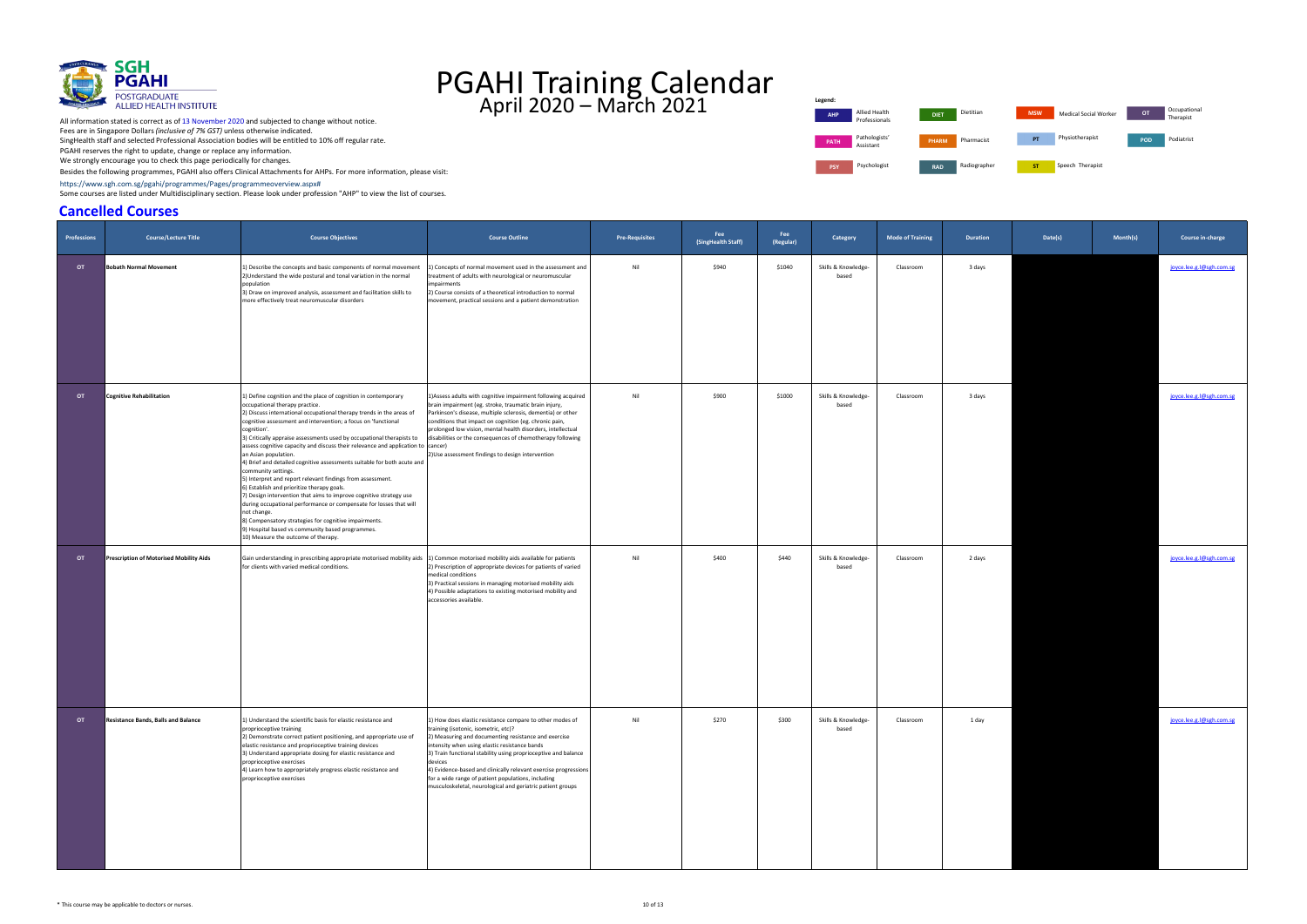[https://www.sgh.com.sg/pgahi/programmes/Pages/programmeoverview.aspx#](https://www.sgh.com.sg/pgahi/programmes/Pages/programmeoverview.aspx)

Some courses are listed under Multidisciplinary section. Please look under profession "AHP" to view the list of courses.



## PGAHI Training Calendar April 2020 – March 2021

#### **Cancelled Courses**





| <b>Professions</b> | <b>Course/Lecture Title</b>                     | <b>Course Objectives</b>                                                                                                                                                                                                                                                                                                                                                                                                                                                                                                                                                                                                                                                                                                                                                                                                                                                                                                                                                                                          | <b>Course Outline</b>                                                                                                                                                                                                                                                                                                                                                                                                                                                                                                            | <b>Pre-Requisites</b>                                                                                                                                                                                          | Fee<br>(SingHealth Staff) | Fee<br>(Regular) | Category                     | <b>Mode of Training</b> | <b>Duration</b> | Date(s) | Month(s) | Course in-charge         |
|--------------------|-------------------------------------------------|-------------------------------------------------------------------------------------------------------------------------------------------------------------------------------------------------------------------------------------------------------------------------------------------------------------------------------------------------------------------------------------------------------------------------------------------------------------------------------------------------------------------------------------------------------------------------------------------------------------------------------------------------------------------------------------------------------------------------------------------------------------------------------------------------------------------------------------------------------------------------------------------------------------------------------------------------------------------------------------------------------------------|----------------------------------------------------------------------------------------------------------------------------------------------------------------------------------------------------------------------------------------------------------------------------------------------------------------------------------------------------------------------------------------------------------------------------------------------------------------------------------------------------------------------------------|----------------------------------------------------------------------------------------------------------------------------------------------------------------------------------------------------------------|---------------------------|------------------|------------------------------|-------------------------|-----------------|---------|----------|--------------------------|
| PT                 | <b>Bobath Certification (Advanced)</b>          | 1) Demonstrate advanced clinical reasoning skills in the assessment,<br>treatment and management of a range of neurological conditions.<br>2) Critically evaluate and synthesise the theoretical evidence base for practice.<br>neurological rehabilitation and in depth movement analysis to develop [2] Develop problem solving skills through guided sessions<br>individually tailored treatments.<br>3) Validate advanced communication, clinical reasoning and specific<br>handling skills through self evaluation.<br>4) Articulate a clear understanding of how a change at the neuro-<br>physiological level can impact on the patients clinical presentation and Bobath Concept<br>level of functioning.<br>5) Critically evaluate and progress individual patient treatment<br>programmes and response to treatment using the appropriate<br>objective and subjective measures.                                                                                                                         | .) Deepen current experience in neurological rehabilitation<br>developing clinical skills in the context of evidence based<br>used to demonstrate a range of clinical reasoning models and<br>practical treatment sessions aimed at enhancing patient care<br>3) Opportunity to review current evidence critically and<br>synthesise this with clinical practice in the context of the<br>4) Specific handling skills to be developed through structured<br>analysis<br>(The focus for this course will be on Cerebellar Ataxia) | Participants must have completed<br>the Basic Bobath or NDT course.<br>Participants must be registered<br>with the Allied Health Professions<br>Council, Singapore and hold a<br>valid practising certificate. | \$2360                    | \$2620           | Skills & Knowledge-<br>based | Classroom               | 5 days          |         |          | joyce.lee.g.l@sgh.com.sg |
| PT                 | <b>Bobath Normal Movement</b>                   | 1) Describe the concepts and basic components of normal movement<br>2) Understand the wide postural and tonal variation in the normal<br>population<br>3) Draw on improved analysis, assessment and facilitation skills to<br>more effectively treat neuromuscular disorders                                                                                                                                                                                                                                                                                                                                                                                                                                                                                                                                                                                                                                                                                                                                      | .) Concepts of normal movement used in the assessment and<br>treatment of adults with neurological or neuromuscular<br>impairments<br>2) Course consists of a theoretical introduction to normal<br>movement, practical sessions and a patient demonstration                                                                                                                                                                                                                                                                     | Nil                                                                                                                                                                                                            | \$940                     | \$1040           | Skills & Knowledge-<br>based | Classroom               | 3 days          |         |          | joyce.lee.g.l@sgh.com.sg |
| PT.                | <b>Evidence-Based Practice in Physiotherapy</b> | 1) Conduct efficient and systematic search of medical literature that<br>relates to a clinical question<br>2) Appraise the quality of a clinical research based on its methodology 2) Question formulation PICO<br>3) Interpret the results of common types of clinical research:<br>Observation studies, experimental studies and review studies<br>4) Assess the external validity and generalizability of a research study                                                                                                                                                                                                                                                                                                                                                                                                                                                                                                                                                                                     | ) Processes of evidence-based medicine (EBM) and study<br>esign<br>3) Pragmatic literature search<br>4) Descriptive statistics & Statistical inferences<br>5) Binary data & Continuous data<br>6) Correlation<br>7) Regression<br>8) RCT appraisal<br>9) Systematic reviews & Meta-analysis                                                                                                                                                                                                                                      | Nil                                                                                                                                                                                                            | \$450                     | \$500            | Skills & Knowledge-<br>based | Classroom               | 4 half-days     |         |          | joyce.lee.g.l@sgh.com.sg |
| PT.                | <b>Resistance Bands, Balls and Balance</b>      | 1) Understand the scientific basis for elastic resistance and<br>proprioceptive training<br>2) Demonstrate correct patient positioning, and appropriate use of<br>elastic resistance and proprioceptive training devices<br>3) Understand appropriate dosing for elastic resistance and<br>proprioceptive exercises<br>4) Learn how to appropriately progress elastic resistance and<br>proprioceptive exercises                                                                                                                                                                                                                                                                                                                                                                                                                                                                                                                                                                                                  | 1) How does elastic resistance compare to other modes of<br>training (isotonic, isometric, etc)?<br>2) Measuring and documenting resistance and exercise<br>intensity when using elastic resistance bands<br>3) Train functional stability using proprioceptive and balance<br>devices<br>4) Evidence-based and clinically relevant exercise progressions<br>for a wide range of patient populations, including<br>musculoskeletal, neurological and geriatric patient groups                                                    | Nil                                                                                                                                                                                                            | \$270                     | \$300            | Skills & Knowledge-<br>based | Classroom               | 1 day           |         |          | joyce.lee.g.l@sgh.com.sg |
| PT                 | <b>Vestibular Rehabilitation</b>                | 1) Outline the anatomy and physiology of the vestibular system.<br>2) Describe the possible causes of dizziness/vertigo and imbalance<br>3) Differentiate between central, peripheral and other causes of<br>dizziness/vertigo, including benign paroxysmal positional vertigo<br>(BPPV), vestibular neuritis and cervicogenic dizziness.<br>4) Describe typical laboratory-based tests of vestibular and hearing<br>function and interpret common findings. These include calorics and<br>hearing tests.<br>5) Perform a basic bedside evaluation of a patient with<br>dizziness/vertigo. These include oculomotor and positional tests, with 8) Exercises used in vestibular rehabilitation<br>and without the use of frenzel lenses.<br>6) Form a basic evaluation of balance under varying sensory conditions<br>and interpret the findings.<br>7) Develop an evidence-based treatment program for balance and<br>dizziness, including BPPV, with measurable, functional outcomes from<br>assessment findings | 1) Anatomy and physiology of the vestibular system<br>2) Common vestibular disorders and differential diagnosis<br>3) Vestibular Function Tests<br>4) Elements of a vestibular assessment including in acute<br>settings<br>5) Oculomotor examination<br>) Benign paroxysmal positional vertigo management<br>(Cupulolithiasis and canalithiasis)<br>7) Assessment of gait and balance                                                                                                                                           | Nil                                                                                                                                                                                                            | \$410                     | \$450            | Skills & Knowledge-<br>based | Classroom               | 4 half-days     |         |          | joyce.lee.g.l@sgh.com.sg |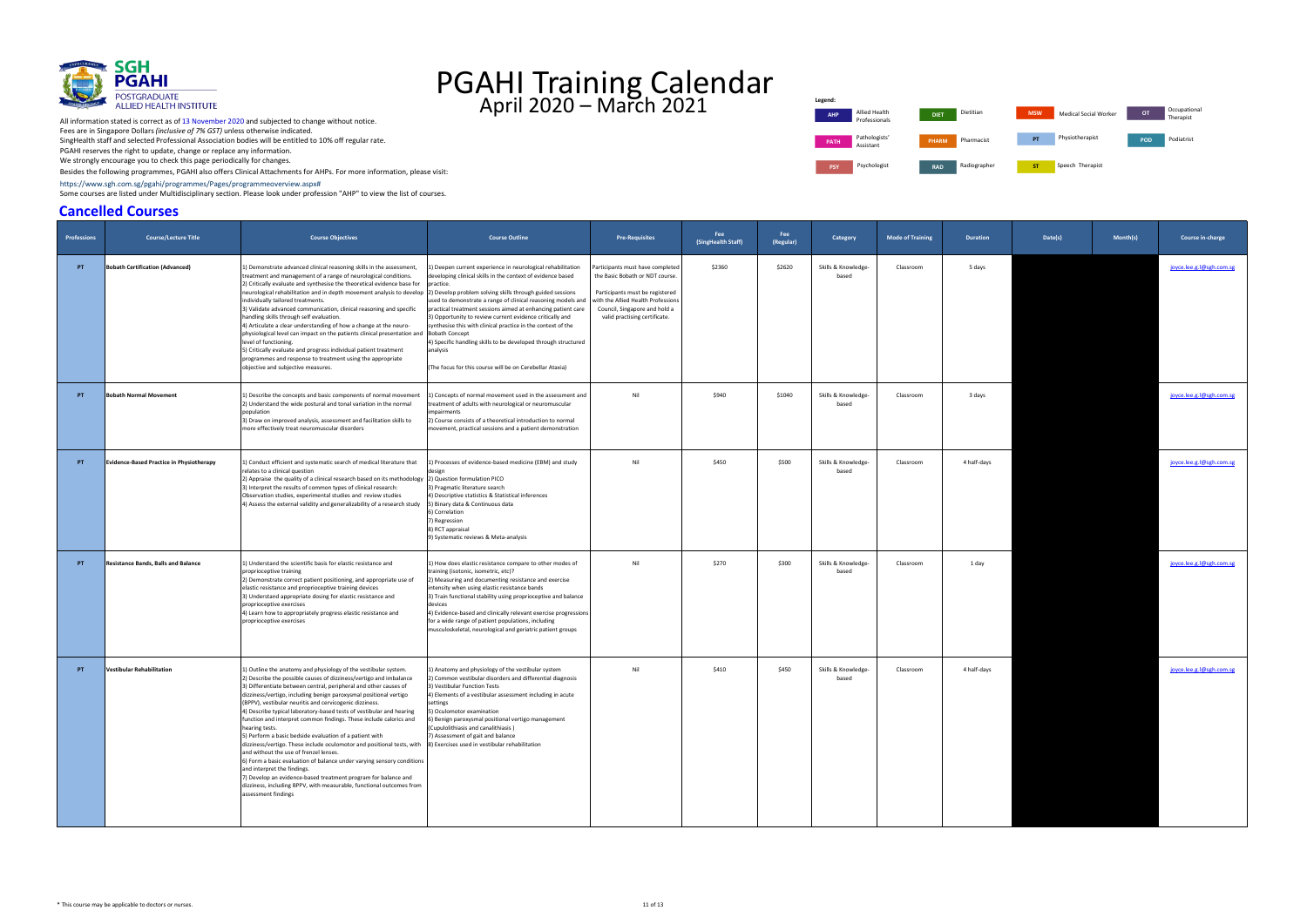[https://www.sgh.com.sg/pgahi/programmes/Pages/programmeoverview.aspx#](https://www.sgh.com.sg/pgahi/programmes/Pages/programmeoverview.aspx)

Some courses are listed under Multidisciplinary section. Please look under profession "AHP" to view the list of courses.



## PGAHI Training Calendar April 2020 – March 2021

#### **Cancelled Courses**

All information stated is correct as of 13 November 2020 and subjected to change without notice. Fees are in Singapore Dollars *(inclusive of 7% GST)* unless otherwise indicated. SingHealth staff and selected Professional Association bodies will be entitled to 10% off regular rate. PGAHI reserves the right to update, change or replace any information. We strongly encourage you to check this page periodically for changes.





**Legend:**

| <b>Professions</b> | <b>Course/Lecture Title</b>                                                  | <b>Course Objectives</b>                                                                                                                                                                                                                                                                                                                                                                                                                                                                                                                                                                                                                                                                                   | <b>Course Outline</b>                                                                                                                                                                                                                                                                                                                                                                                                                                                                                                                                                                                                                                                                                                                                                                                       | <b>Pre-Requisites</b>                                                                                                                                                        | Fee<br>(SingHealth Staff)       | Fee<br>(Regular)                | Category                     | <b>Mode of Training</b> | <b>Duration</b> | Date(s) | Month(s) | Course in-charge          |
|--------------------|------------------------------------------------------------------------------|------------------------------------------------------------------------------------------------------------------------------------------------------------------------------------------------------------------------------------------------------------------------------------------------------------------------------------------------------------------------------------------------------------------------------------------------------------------------------------------------------------------------------------------------------------------------------------------------------------------------------------------------------------------------------------------------------------|-------------------------------------------------------------------------------------------------------------------------------------------------------------------------------------------------------------------------------------------------------------------------------------------------------------------------------------------------------------------------------------------------------------------------------------------------------------------------------------------------------------------------------------------------------------------------------------------------------------------------------------------------------------------------------------------------------------------------------------------------------------------------------------------------------------|------------------------------------------------------------------------------------------------------------------------------------------------------------------------------|---------------------------------|---------------------------------|------------------------------|-------------------------|-----------------|---------|----------|---------------------------|
| <b>RAD</b>         | Ultrasound Elastography                                                      | Equip participants with the core knowledge and skills in the use of<br>elastography in musculoskeletal, liver and breast imaging.                                                                                                                                                                                                                                                                                                                                                                                                                                                                                                                                                                          | 1) Understand the principles of strain and shear-wave<br>elastography<br>2) Familiar with the differences between strain and shear-<br>wave elastography<br>3) Understand the clinical application of strain and shear-wave<br>elastography in the evaluation of musculo-tendinous<br>pathologies, liver fibrosis/cirrhosis and breast lesions<br>4) Recognize the normal and abnormal features of musculo-<br>tendinous, liver and breast tissues evaluated using ultrasound<br>elastography                                                                                                                                                                                                                                                                                                               | Nil                                                                                                                                                                          | \$360 (Doctors)<br>\$300 (AHPs) | \$400 (Doctors)<br>\$330 (AHPs) | Skills & Knowledge-<br>based | Classroom               | 1 day           |         |          | carlyn.wee.g.p@sgh.com.sg |
| <b>AHP</b>         | <b>Applied Suicide Intervention Skills Training</b><br>(ASIST)*              | 1) Acquire knowledge and skills to deal with person at risk of suicide<br>with greater confidence and competence.<br>2) Recognise and assist persons at risk of suicide using an effective<br>suicide intervention model.                                                                                                                                                                                                                                                                                                                                                                                                                                                                                  | L) Introduction Module<br>- Sets the tone, norms & expectations of the learning<br>experience.<br>2) Attitudes Module<br>Sensitises participants to their own attitudes towards<br>suicide. Creates an understanding of the impact that attitudes<br>have on their intervention process.<br>3) Knowledge Module<br>- Provides participants with the knowledge & skills to<br>recognize & assess the risk of suicide.<br>4) Intervention Module<br>- Presents a model for effective suicide intervention.<br>Participants develop their skills through observation,<br>supervised simulation experiences & role-plays.<br>5) Resources Module<br>- Generates information about resources in the local<br>community. Promotes a commitment by participants to build<br>local resources into helping networks. | Nil                                                                                                                                                                          | \$500                           | \$560                           | Skills & Knowledge-<br>based | Classroom               | 2 days          |         |          | amelia.lim.j.t@sgh.com.sg |
| <b>AHP</b>         | Biostatistics for Research (Basic/ Intermediate) -<br>STATA*<br>(NEW course) | Equip participants with the knowledge and skills to design a database, 1) STATA Basics - Defining Data<br>understand clinical trials and epidemiological designs, sample size<br>calculations and be able to perform statistical analysis STATA; to<br>interpret the findings of the results obtained from the various analysis 3) Quantitative Data Analysis: Parametric and Non-Parametric                                                                                                                                                                                                                                                                                                               | 2) Introduction to Clinical Research Methodology and sample<br>size calculations<br>4) Importing Excel dataset. Merging files. Data integrity and<br>data cleaning Graphs.<br>5) Recording Data, Logical and Compute Statements.<br>6) Qualitative Data Analysis: Determining associations<br>between categorical variables - Chi square, Fisher's Exact and<br>McNemar test. Use of Odds Ratios and Relative Risks<br>7) Correlation & Linear Regression<br>8) Logistic Regression<br>9) Survival Analysis: Kaplan Meier and Cox regression<br>10) Exercises & Q&A (at the end of each training day)                                                                                                                                                                                                       | Participants should have statistica<br>knowledge and have computer<br>skills (Microsoft Windows and<br>Excel).<br>This course is not suitable for<br>beginners in statistics | \$770                           | \$860                           | Pedagogy & Research          | Classroom               | 3 days          |         |          | amelia.lim.j.t@sgh.com.sg |
| <b>AHP</b>         | <b>Enteral Nutrition Course*</b>                                             | 1) Equip healthcare providers with skills in handling patients requiring 1) Nutrition screening and assessment<br>enteral nutrition feeding.<br>2) Promote evidence based practice for enteral nutrition management. 3) Enteral feeds selection<br>3) Perform nutrition screening and identify patients requiring enteral 4) Enteral feeds taste testing session<br>nutrition<br>4) Understand the causes and problems of malnutrition, and the<br>importance of providing appropriate enteral nutrition<br>5) Identify feeding problems/complications in tube fed patients<br>6) Understand the various commonly used enteral feeds<br>7) Understand the various feeding tubes/devices and its management | 2) Enteral feeding rationale and monitoring<br>5) Identifying enteral feeding complications<br>6) Enteral feeding trouble shooting<br>7) Medication administration via feeding tube<br>8) Feeding tube selection                                                                                                                                                                                                                                                                                                                                                                                                                                                                                                                                                                                            | Nil                                                                                                                                                                          | \$210                           | \$230                           | Skills & Knowledge-<br>based | Classroom               | 1 day           |         |          | amelia.lim.j.t@sgh.com.sg |